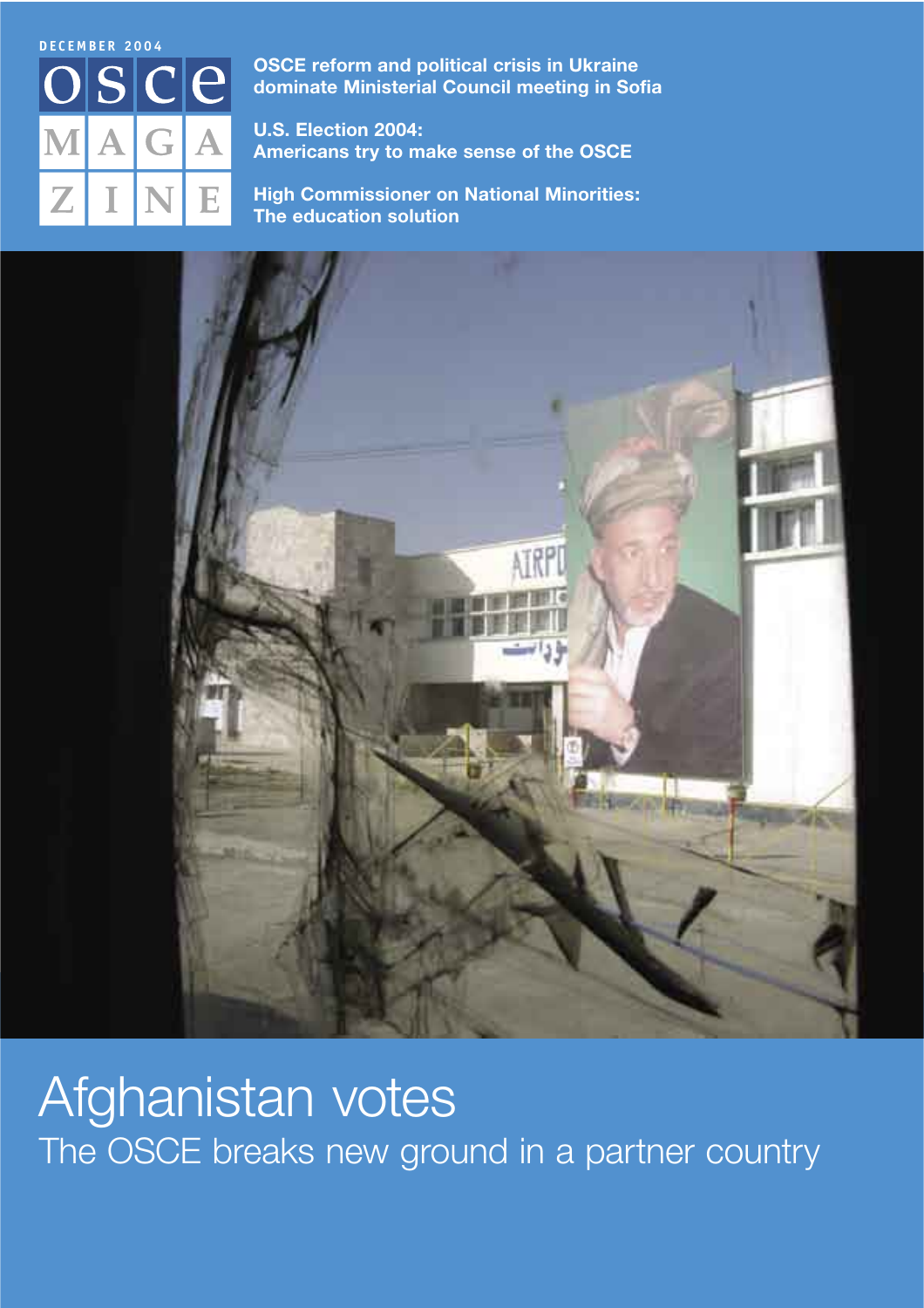

The OSCE Magazine, which is also available online, is published in English  $\mathbf{M}\|\mathbf{A}\|\mathbf{G}\|\mathbf{A}\|$  and Russian by the Press and Public Information Section of the Organization for Security and Co-operation in Europe. The

views expressed in the articles are those of the authors and do not necessarily reflect the official position of the OSCE and its participating States.

Editor: Patricia N. Sutter Contributing editors: Dmitri Alechkevitch, Alexander Nitzsche Designer: Nona Reuter Researcher: Nadejda Poutchinian

Please send comments and contributions to: osce-magazine-at@osce.org

Press and Public Information Section **OSCE Secretariat** Kärntner Ring 5-7 A-1010 Vienna, Austria Tel.: (+43-1) 514 36-278 Fax: (+43-1) 514 36-105

The Organization for Security and Co-operation in Europe is a pan-European security body whose<br>55 participating States span the geographical area from Vancouver to Vladivostok.

## OSCE Chairmanship 2005: Slovenia

## **OSCE Structures and Institutions**

Permanent Council, Vienna Forum for Security Co-operation, Vienna Secretariat, Vienna OSCE Representative on Freedom of the Media, Vienna Office for Democratic Institutions and Human Rights, **Warsaw** 

High Commissioner on National Minorities, The Haque OSCE Parliamentary Assembly, Copenhagen

## **Field Operations**

### Caucasus

OSCE Office in Baku

- OSCE Mission to Georgia
- OSCE Office in Yerevan

The Personal Representative of the Chairman-in-Office on the Conflict Dealt with by the OSCE Minsk Conference

## **Central Asia**

**OSCE Centre in Almaty** OSCE Centre in Ashgabad **OSCE Centre in Bishkek** OSCE Centre in Dushanbe **OSCE Centre in Tashkent** 

## **Eastern Europe**

**OSCE Office in Minsk** 

OSCE Mission to Moldova OSCE Project Co-ordinator in Ukraine

## South-eastern Europe

OSCE Presence in Albania OSCE Mission to Bosnia and Herzegovina OSCE Mission to Croatia OSCE Mission in Kosovo OSCE Spillover Monitor Mission to Skopje OSCE Mission to Serbia and Montenegro

## Message from the Director of the Office for Democratic **Institutions and Human Rights**

It has been a very full election year for the ODIHR, the OSCE institution that has its origins in the commitments on democratic elections agreed in Copenhagen in 1990.

In 2004, we deployed some 3,500 people on 12 observation missions and three assessment missions. As the OSCE Magazine went to press.



we announced details from Kviv of our expanded Election Observation Mission in Ukraine for the repeat of the second round of the presidential election on 26 December.

Almost 150 election missions in the past decade some of which attracted considerable media attention testify to the vital role played by the ODIHR in assisting transition democracies all across Central, Eastern and south-eastern Europe.

More recently, we have also assessed elections in longer-established democracies, as in the United States in November. This autumn, the Organization expanded its election-related activities by sending an Election Support Team even further afield - for Afghanistan's presidential election.

Although ODIHR reports sometimes carry constructive criticism, I can quarantee that we strictly adhere to our election observation mandate, applying a consistent and objective methodology that was first introduced in 1996. The unique concept behind it has nothing to do with casual impressions. Long-term observers assess, in a comprehensive and effective manner, how national and international election commitments are implemented.

I underline the fact that ODIHR election observation reports do not speculate on the impact of observed election violations on the poll's outcome. In the monitoring and assessing of elections, the results are of concern to us only insofar as they are reported honestly and accurately.

Put simply, while our work is very much about politics, it is not politicized. We leave it to others to draw their political conclusions from the facts that we document.

As we in the ODIHR stand on the brink of another busy election year, I wish to thank every one of our observers from more than 40 countries for their professionalism and integrity. It is their dedication that is translating the ODIHR's election observation methodology into practical reality.

I hope the special election articles in this issue of the OSCE Magazine will contribute towards a better understanding of the work of these committed men and women.

> Christian Strohal Warsaw December 2004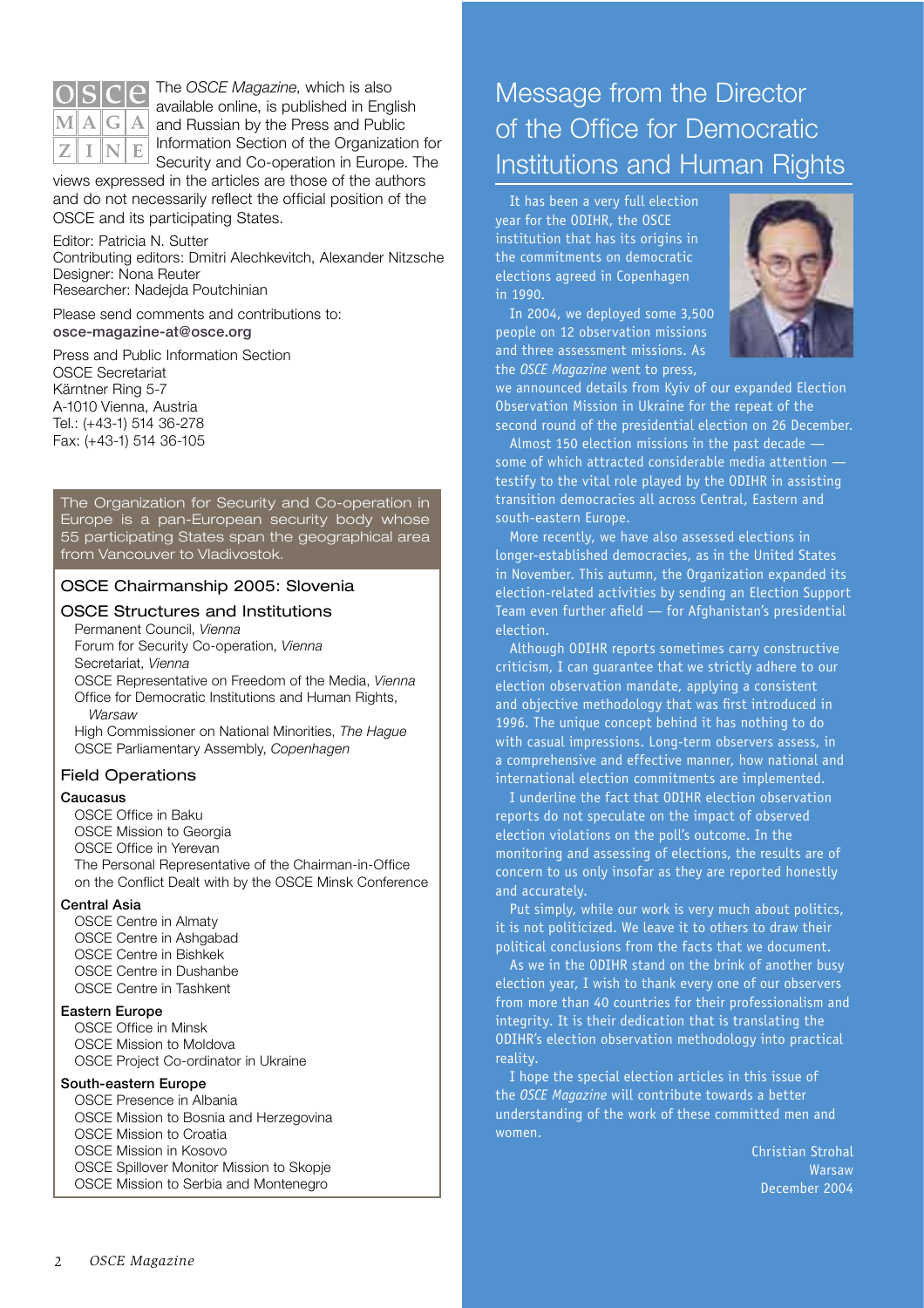#### December 2004 Vol. INo. 5



# In this issue















OSCE reform and political crisis in Ukraine dominate Ministerial Council meeting in Sofia By Richard Murphy

## AFGHANISTAN ELECTION 2004

Afghanistan votes: The OSCE breaks new ground in a partner country By Robert L. Barry Kabul revisited:

More than just the "ink issue" By Alexander Nitzsche

## U.S. FLECTION 2004

Americans try to make sense of the OSCE: Established democracy largely lives up to electoral commitments By Urdur Gunnarsdottir

Flection observers/OSCE ambassadors: Parliamentarians' dual roles come to the fore By Barbara Haering

## HIGH COMMISSIONER ON NATIONAL MINORITIES

| The education solution:                         |  |
|-------------------------------------------------|--|
| Fostering harmony in diversity<br>By Rolf Ekéus |  |
|                                                 |  |

Integrating ethnic Uzbeks into Kazakhstan's universities: 25 Multilingual education matters

## PERMANENT COUNCIL

The OSCE: "A mountain bike rather than a Ferrari" An Italian swan song By Guido Lenzi

Front cover: View from the bus transporting the OSCE's Election Support Team from the Kabul airport to the hotel. Back cover: Election billboards dotted the streets of Kabul and other big cities. Photos: Alexander Nitzsche

## www.osce.org



December 2004

 $\varDelta$ 

 $\sqrt{2}$ 

13

16

18

27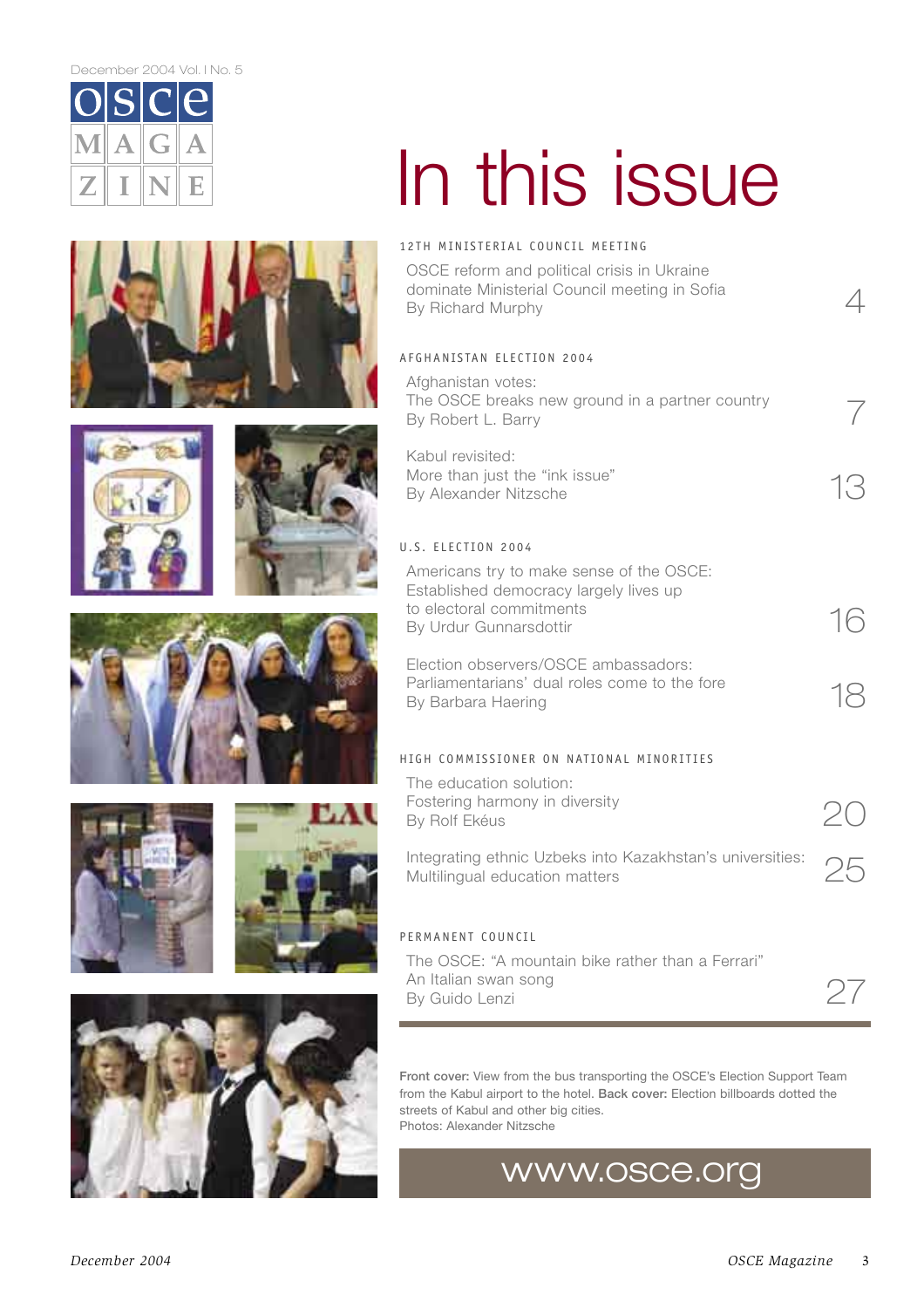12TH MINISTERIAL COUNCIL MEETING

Hice

## OSCE reform and political crisis in Ukraine dominate Sofia gathering

## **BY RICHARD MURPHY**

OFIA - The political crisis in Ukraine, following the country's disputed presidential election, and the question of OSCE reform dominated discussions among OSCE foreign ministers at the 12th Ministerial Council meeting in Sofia on 6 and 7 December.

Bulgaria

For the second year in a row, the absence of consensus on a number of key political issues meant the two-day meeting ended without an adoption of a ministerial declaration.

But the ministers did adopt 19 decisions on a range of issues, including fighting terrorism, curbing illegal small arms and light weapons, promoting tolerance and non-discrimination, and combating corruption.

The Chairman-in-Office, Bulgarian Foreign Minister Solomon Passy, recalled in his address how important the Conference on Security and Co-operation in Europe - the forerunner of the OSCE - had been to him and others of his generation as they

struggled for democracy in Bulgaria in the  $late$  1980s

Troika - Slovenia

He described the modern-day Organization as a vital instrument for ensuring security and stability in the OSCE region and an inspiration for other parts of the world. "I appeal to all the participating States to make full use of the OSCE as a key forum for political dialogue and co-operative security," he said.

In the run-up to the meeting, the Chairman-in-Office had devoted considerable attention to the crisis in Ukraine - provoked by the second round of the presidential election on 21 November. OSCE observers said the election failed to meet a considerable number of OSCE commitments. Hundreds of thousands of people took to the streets of Kyiv to demand that it should be repeated.

Ukrainian Foreign Minister Kostyantyn Gryshchenko briefed his ministerial colleagues on the situation, while the OSCE Ministerial Troika - the Netherlands, Bulgaria and Slovenia - held informal talks

Bulgarian Foreign Minister Solomon Passy hands over the OSCE baton to Slovenian Foreign Minister Dimitrii Rupel. Photo: OSCF/Svetoslav Stanchey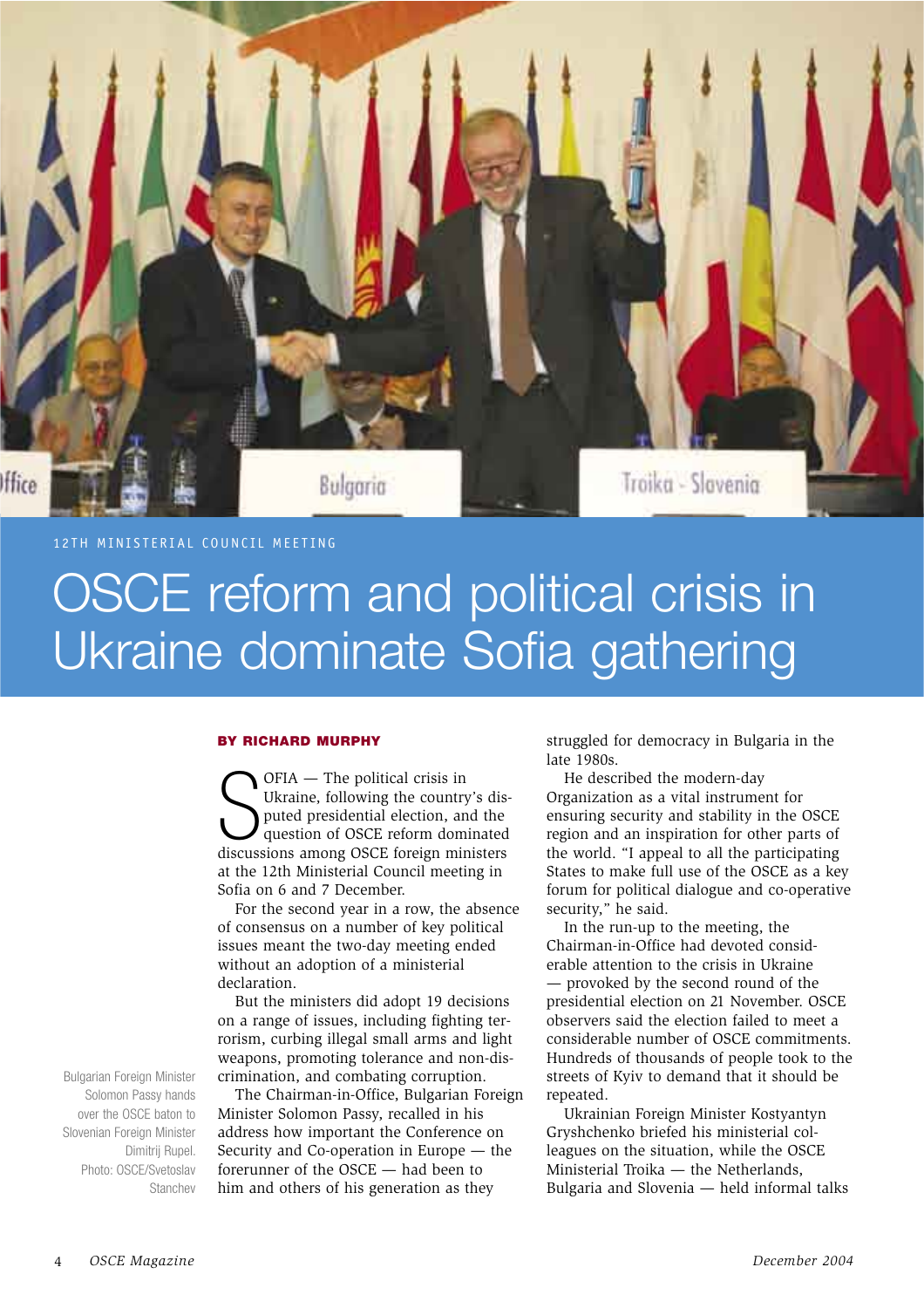with Boris Tarasyuk, a former Ukrainian foreign minister, who now chairs the parliamentary Committee on European Integration.

The Chairman-in-Office asked Secretary General Ján Kubiš to return to Ukraine on 6 December - his fourth visit in less than two weeks - to take part in a meeting of international mediators with the main political actors to help resolve the impasse.

In Sofia, clear differences were apparent among the ministers as they discussed perceived shortcomings in the work of the OSCE and the question of reform.

Belarusian Foreign Minister Sergei Martynov said: "The OSCE's contribution to the formation of the system for comprehensive security in Europe is immense, obvious and unarguable. It is, however, equally obvious and unarguable that the Organization has been in an ever-growing deep structural and conceptual crisis."

He added: "Rectifying geographical imbalances in the OSCE's activities remains a pressing problem."

Russian Foreign Minister Sergey Lavrov warned that the OSCE could face an identity crisis and said it needed comprehensive reform. There was a major problem of "double standards" in election observation missions, and election monitoring was becoming "an instrument for political manipulation and a factor of destabilization".

"Unfortunately, it must be said that the comparative advantages of the OSCE are being eroded," Minister Lavrov said. "The Organization is not only ceasing to be a forum uniting States and peoples but also, on the contrary, is beginning to drive them apart."

However, Dutch Foreign Minister Bernard Bot, speaking on behalf of the European Union, said that while the OSCE must continue to adapt to changing environments, this did not mean starting from scratch.

"On the contrary, the OSCE is firmly rooted in its three dimensions: politico-military, economic and environmental, and human," he said. "The OSCE should evolve, but that implies moving on from what has already been achieved. It does not - and in the opinion of the European Union should not - mean undoing those achievements."

U.S. Secretary of State Colin Powell,

addressing his last Ministerial Council meeting before leaving office, said that the OSCE could be proud of the accomplishments of the Helsinki Process, but that the United States remained concerned by the "unfulfilled promises of democracy and respect for

fundamental freedoms in some OSCE States".

"Some countries have recently argued that the OSCE's field work constitutes interference in internal affairs, that the OSCE has 'double standards', and that the OSCE has concentrated its efforts in the former Soviet republics for political reasons. I categorically disagree," he added.

Chairman-in-Office Passy noted that the ministers had again failed to agree on a joint declaration because of differences of opinion on issues such as Georgia and Moldova.

"In such a large Organization, we could not expect unanimity of opinion on all the issues," he said. "In my opinion, it is better to acknowledge our differences frankly than to agree on



Russian Foreign Minister Sergey Lavrov and U.S. Secretary of State Colin Powell in Sofia Photo: OSCE/Svetoslav Stanchev

some lowest-common-denominator language of little substance."

"In the months and years ahead, we will continue to work intensively to achieve lasting settlements in Georgia, Moldova and Nagorno-Karabakh. Courageous decisions will be required from all the parties concerned and the OSCE must remain fully engaged."

Mongolian Foreign Minister Tsendyn Munh-Orgil attended his first OSCE Ministerial Council meeting since the OSCE Permanent Council granted his country the status of OSCE Partner for Co-operation a week earlier.

Secretary General Kubiš, addressing his last Ministerial Council meeting before the end of his term of office in June 2005, said he had witnessed the evolution of the OSCE from an instrument for bridging Cold War divisions into a tool for building a united Europe on the basis of shared democratic values.

"We are much more operational, better organized and better managed than we were a decade ago. The OSCE missions and institutions are a proven success," he declared. But he questioned whether the OSCE was sufficiently dynamic in responding to new security challenges without abandoning its common values and asked whether it remained relevant to all the participating States.

"We need to reinvigorate the OSCE as a forum for high-level political dialogue on the most topical issues of security in order to prevent the opening of new dividing lines in Europe," the Secretary General added. "Only the OSCE can be a platform for a 'Europe whole and free', embracing equally our European, Central Asian and North American States."

For more on the OSCE's 12th Ministerial Council, see: www.osce.org/events/mc/bulgaria2004

Richard Murphy is OSCE Spokesperson and Head of the Press and Public **Information Section.**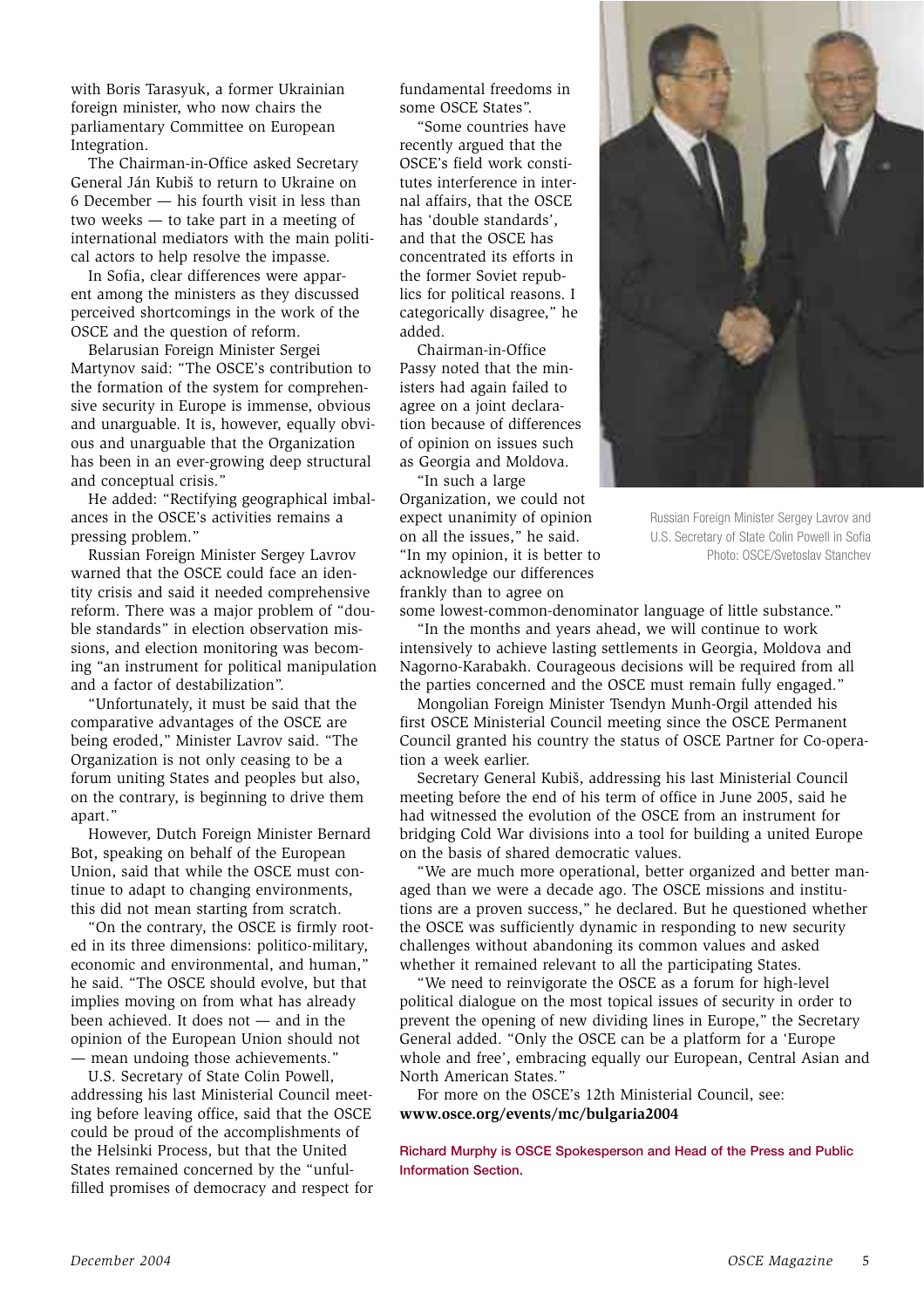

he OSCE breaks new ground in a partner country

**Billboards showing** presidential candidates Massouda Jalal and Hamid Karzai in Kabul's Karteh Parwan district Photo: Alexander Nitzsche

### **BY ROBERT L. BARRY**

n election day, 9 October 2004, the long drought in Afghanistan broke. Millions of voters waited patiently in rain and snow to cast their votes in the first-ever election for a Head of State. In Herat, hundreds of women barged into a polling station when its opening was delayed, much to the amusement of the police standing guard.

More than eight million Afghans - nearly three-quarters of the eligible voters came out to cast their ballot despite threats to their lives by Taliban remnants and al-Qaeda. These were not empty threats, as evidenced by sporadic election-related violence all over the country, the discovery of caches of explosives and weapons on the eve of the polls and the kidnapping of three United Nations election personnel which could have easily ended tragically.

Thankfully, on election day itself, an extraordinary effort by the Afghan National Army, intelligence service and police, supported by NATO's International Security Assistance Force and the U.S.led Coalition Forces Command, created a

secure environment.

The OSCE broke new ground in Afghanistan. For the first time, it deployed an election team to one of its ten Partners for Co-operation. The concept of hands-on election support was new, and obviously the unpredictable security environment posed serious challenges. The entire process of registering voters and preparing for elections in a war-torn country with a weak infrastructure was both dangerous and complex.

It was an emotional moment for Afghans, and it was gratifying to all of us who took part in this historic event that the OSCE figured prominently in its success. This was the view of President Hamid Karzai and the Afghan transitional Government, the United Nations Assistance Mission to Afghanistan (UNAMA), and the OSCE Permanent Council. In his letter of 15 November, the outgoing U.S. Secretary of State, Colin Powell, also commended the "extraordinary contribution" of the OSCE's Election Support Team (EST).

### **CO-OPERATIVE TECHNICAL ASSISTANCE**

Devising a new concept of mission opera-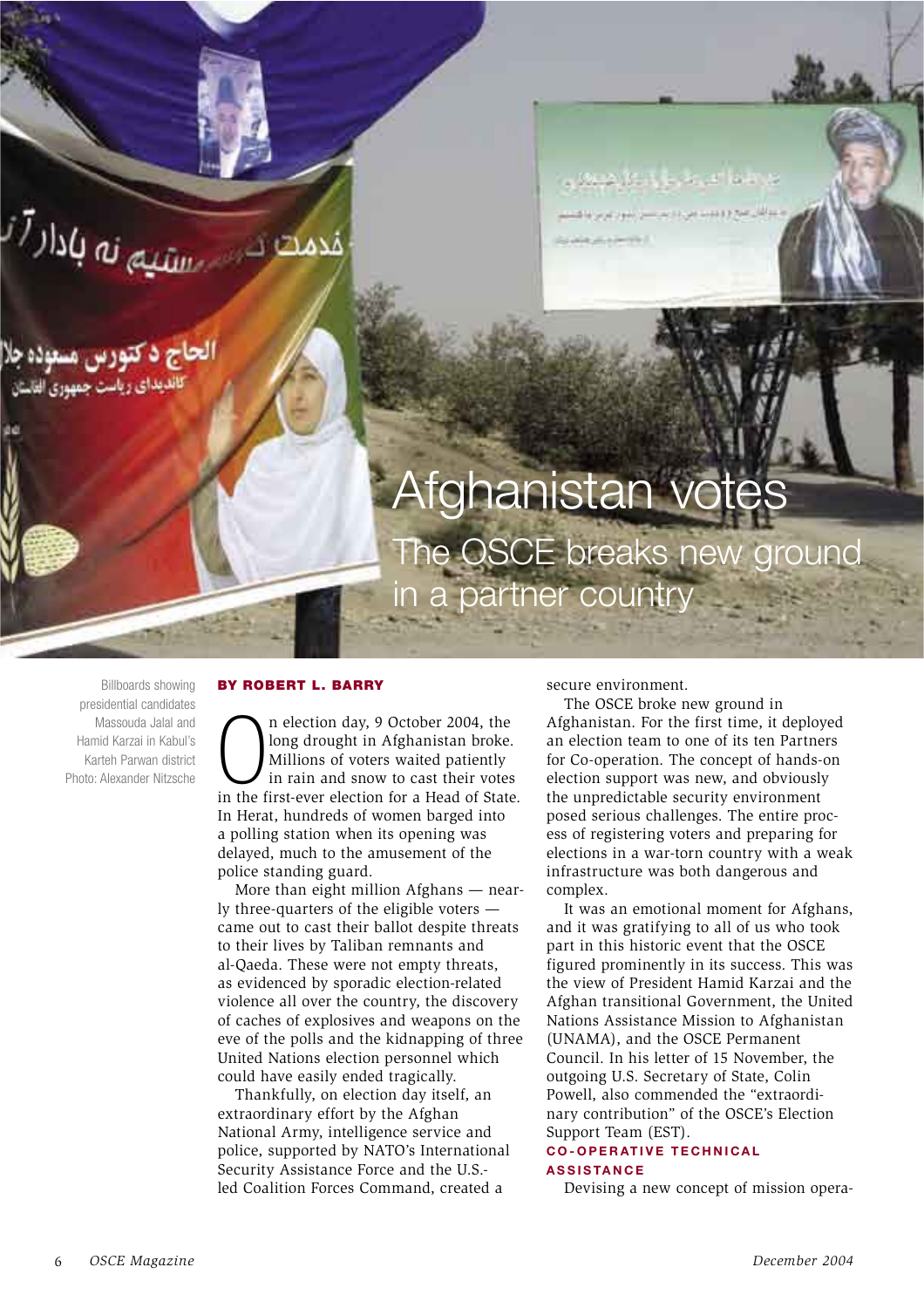tions had proved important since many experienced election observers were more comfortable with the kind of detailed, arm's-length scrutiny usual in observation missions of the Office for Democratic Institutions and Human Rights (ODIHR). The concept paper described the task as "a co-operative technical assistance mission", where the OSCE's constructive advice is actively sought and given.

Team members were encouraged to point out serious problems as they occurred and to make suggestions as to how to correct them. In drawing up recommendations, the Support Team concentrated on the parliamentary elections scheduled to take place in the spring of 2005. The OSCE teams were invited to work closely with their European Union counterparts, just as I worked closely with Richard Chambers, head of the EU election support team, and Francesc Vendrell, special representative of the EU in Afghanistan.

As expected, given the volatile security situation, the deployment plan shifted frequently depending on events and the ability of Global Risk Strategies, the OSCE's contracted security firm, to provide logistical support.

In the end, four two-person teams were assigned to Kabul, each with a distinct functional focus. Two-person teams were deployed to the regional centres of Bamyan, Gardez, Herat, Jalalabad and Kandahar, and to the provincial capital, Fayzabad. Two two-person teams were assigned to the regional centres of Kunduz and Mazari-Sharif. Most teams paired a man and a woman. On election day, EU and OSCE teams often merged so that we could send two-person female teams into polling stations for women.

## **ELECTION ISSUES**

Immediately on arrival in the field, team members began meeting with party and candidate representatives, election administrators and domestic election monitors and human rights groups. While the OSCE's Election Support Team was a latecomer to the scene compared with the EU, we were able to orient ourselves quickly, thanks to the experience of our teams and the help provided by the EU, the UN and the election administrators - the Joint Electoral Management Body (JEMB) and its secretariat.

Although there was much uncharted territory in a country which had never before elected a Head of State, and where the majority of voters were illiterate and had

only the vaguest notion of the meaning of democracy, a surprisingly high number of issues were familiar to us, since we had previously encountered them in elections in countries in transition:

• Intimidation and secrecy of the vote. Typically, candidates and their agents fuelled rumours that voters' choices could not be kept secret. Coupled with threats of retaliation by warlords and tribal leaders, this caused widespread concern. As a result, counting was centralized in eight counting centres around the country instead of being handled at the voting centres or at the provincial level.

• Advantage of incumbency. Hamid Karzai, who had been selected President by the emergency Loya Jirga in 2002 with the support of the United States and others, used his incumbency in ways criticized by his rivals, for example, by inaugurating aid projects financed by the international community during the month-long campaign period.

• Impartiality of the election authority. The incumbent's rivals were highly critical of the supposed pro-Karzai stance of the JEMB and its secretariat, whose Afghan members were appointed by the President - though on the basis of recommendations by UNAMA, which had been widely discussed in advance with interested parties. • Multiple voting. During voter registration, it was clear that many Afghans had acquired more than one "voter card", the identification which, in the absence of a voter register, had to be presented by voters at polling stations. Although these multi-

UN voter education posters illustrating the voting procedure, including the finger-inking to avoid multiple voting (far right)





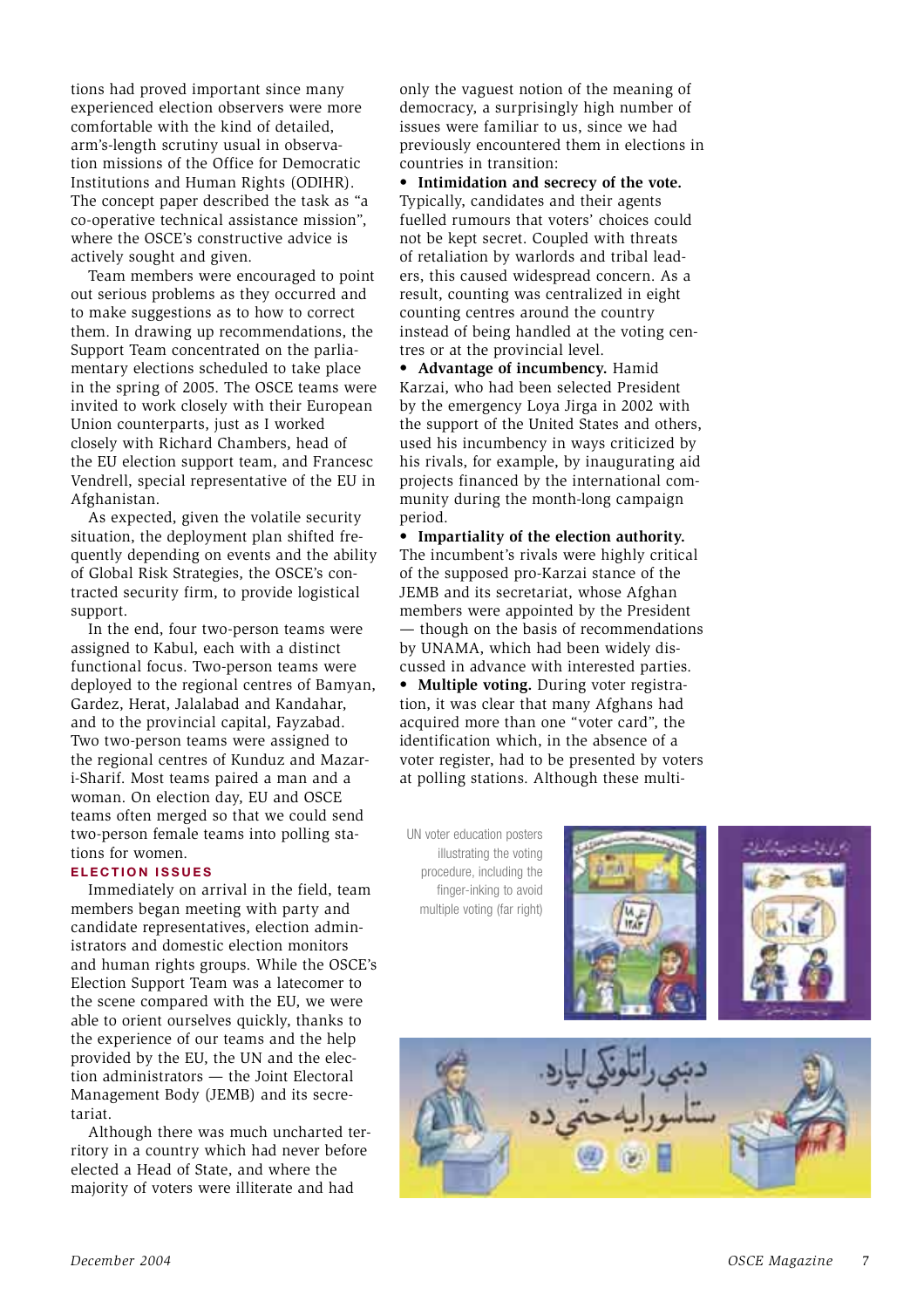



Voting on 9 October 2004 was relatively peaceful. Photos: Alexandre Marion, Stephanie Bleeker, **Brian Steers** 



ple cards appeared to have been obtained by voters for various purposes, there was widespread suspicion that multiple voting would be orchestrated. The use of indelible ink had been advertised as "the last line of defence" against this scenario. This background set the stage for the election-day controversy revolving around the ink that was used in some polling centres.

• Vote count. Although the idea behind centralizing the vote count in eight centres was to protect the secrecy of the vote, it also created vulnerabilities regarding the transport of the ballots from polling stations to the centres and the security of the centres. In some cases, election materials had to be moved by donkey, which took up to five days in each direction.

• Complaints and appeals. In Afghanistan, the sword remains mightier than the pen, and there is no tradition to support the formal complaints procedures typical in OSCE participating States. The Election Support Team concluded at an early stage that procedures established to investigate complaints were inadequate, especially on election day.

• Election administration. To staff 22,000 polling stations, it was necessary to recruit and train more than 140,000 election workers, who took on significant personal risk, particularly where the Taliban or local warlords hostile to President Karzai's candidacy held sway. Many candidates doubted the impartiality of election workers recruited by local community leaders (or "command $ers$ ").



Faced with these concerns, the Election Support Team set out to reassure the candidates and their supporters that the polling process was designed to protect the interests of all. To this end, I gave a number of press interviews and statements stressing that the secrecy of the ballot was protected and that safeguards concerning the integrity of the process were in place. Kabul-based expert teams began sitting in on meetings of the JEMB and collecting information about complaints and appeals and how they were being dealt with.

## **ELECTION DAY**

On the eve of elections, 8 October, reports were spreading that the Taliban and al-Qaeda were preparing to disrupt the election through suicide attacks, assaults on polling stations and the like. As the OSCE mandate did not require detailed monitoring in polling places, Support Team experts were instructed to begin visiting polling stations only after 9 a.m., by which time the developing security situation would have become clearer.

It was soon evident that voting around the country was taking place in an orderly, peaceful manner, with both men and women eager to have their say and patiently waiting in lines of sometimes up to more than a thousand people. In most polling places, OSCE experts and other monitors were hospitably welcomed by voters and administrators, who were obviously proud of their accomplishment in carrying out the first election of a national leader.

Team members saw little evidence of partisanship or intimidation; to most Afghans, the very act of voting seemed more important than who was elected. To the question of what results they wanted from the election, a frequent answer was "an end to the rule of the gun" and a curbing of the power of local "commanders" and militias.

The first signs of trouble came at midmorning on 9 October, when the Joint Electoral Management Body and the OSCE heard reports that the indelible ink, which was designed to be the "last line of defence" against multiple voting, was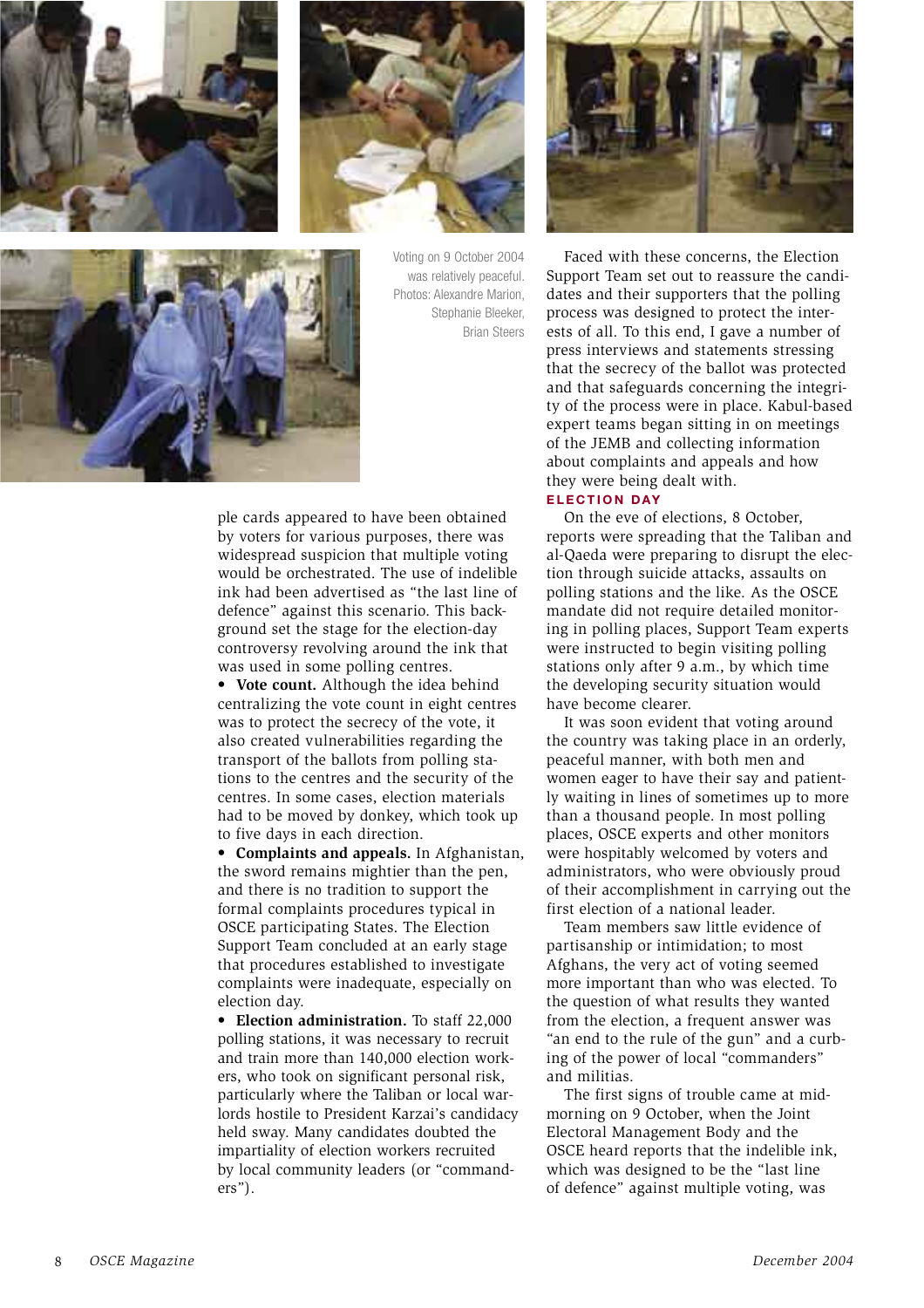easy to remove in some locations. Hamid Karzai's rivals quickly mounted a call to boycott the election. In practice, this meant that they were asking for the election to be annuled and held all over again.

In the face of mounting  $-$  if greatly exaggerated - reports in the international media about "chaos", Jean Arnault, UNAMA head, called a crisis meeting to decide how to react. The OSCE and the EU offered their advice, which was that calls for annuling the election were unjustifiable and that, instead, the opposition candidates should be offered a credible forum in which their complaints would be investigated. This decision was announced by the JEMB that same afternoon, while the polls were still open. There was no noticeable decline in voter turnout in response to the "boycott" call.

After the polls closed, it became apparent that Hamid Karzai's rivals were considering whether to refuse to recognize the election results and to call on their supporters to take to the streets  $-$  a disturbing possibility. It was clear that the ink problem and other irregularities on election day had not resulted from efforts at political manipulation, nor was it likely that they could have had a significant impact on the outcome.

Although the mandate of the Election Support Team did not foresee a pronouncement on whether the elections measured up to international standards, I was encouraged by the OSCE Secretary General and the Chairman-in-Office to play an active role in situations like this. At 11 a.m., on 10 October, I appeared at the Kabul Media Centre to issue a statement describing the call to nullify the election as completely unjustified and urging the candidates to make use of the "thorough and transparent" investigation process offered by the JEMB and UNAMA.

In my statement and at the press conference that followed, I stressed that, "9 October was an historic day in Afghanistan, and the millions who came to the polls clearly wanted to turn from the rule of the gun to the rule of law. If their aspirations are to be met, disputes about the validity of election results should be dealt with as the law provides".

The OSCE statement was followed by a similar one on 11 October by the EU special representative, Francesc Vendrell. But because the OSCE statement came at the beginning of the news cycle on 10 October, at a time when the success of the election appeared to be hanging in the balance, it dominated the news inside and outside

Afghanistan and affected the actions of Hamid Karzai's rivals.

As the statement said, the OSCE was not validating the election results (obviously, the vote count had not yet begun) nor passing judgment on the merits of the complaints. Certainly there were irregularities, including but not limited to the issue of indelible ink. These should be investigated, and conclusions should be based on the facts as determined by the investigators.

On 11 October, the Election Support Team and others began consulting with the 14 candidates and their representatives who had called for the annulment of the election. It quickly became apparent to most of them that the ink issue alone did not provide a basis for their demands that the election be annuled

The candidates' attention shifted to other issues, such as voter access to the polls, bias and intimidation of voters, ballot-box stuffing, multiple voting, under-aged voting and issues related to the count and the security of ballot boxes after the polls closed. Most of the leading candidates indicated their willingness to participate in the investigation proposed by the JEMB.

The OSCE Election Support Team and the EU joined UNAMA and the JEMB in discussions on how to organize an investigation that would be acceptable to all candidates. On 11 October, the JEMB appointed an impartial panel of election experts recommended by UNAMA to investigate complaints relating to election day and to draw up recommendations on ways of resolving those complaints.

The panel, consisting of Craig Jenness (Canada), Staffan Darnolf (Sweden) and David Mathieson (UK), undertook a thorough and transparent review of all the complaints within its mandate, and submitted a report and recommendations to the JEMB on 31 October. The central conclusion

Ambassador Barry briefs the press at the UN premises in Kabul. Photo: Alexander Nitzsche

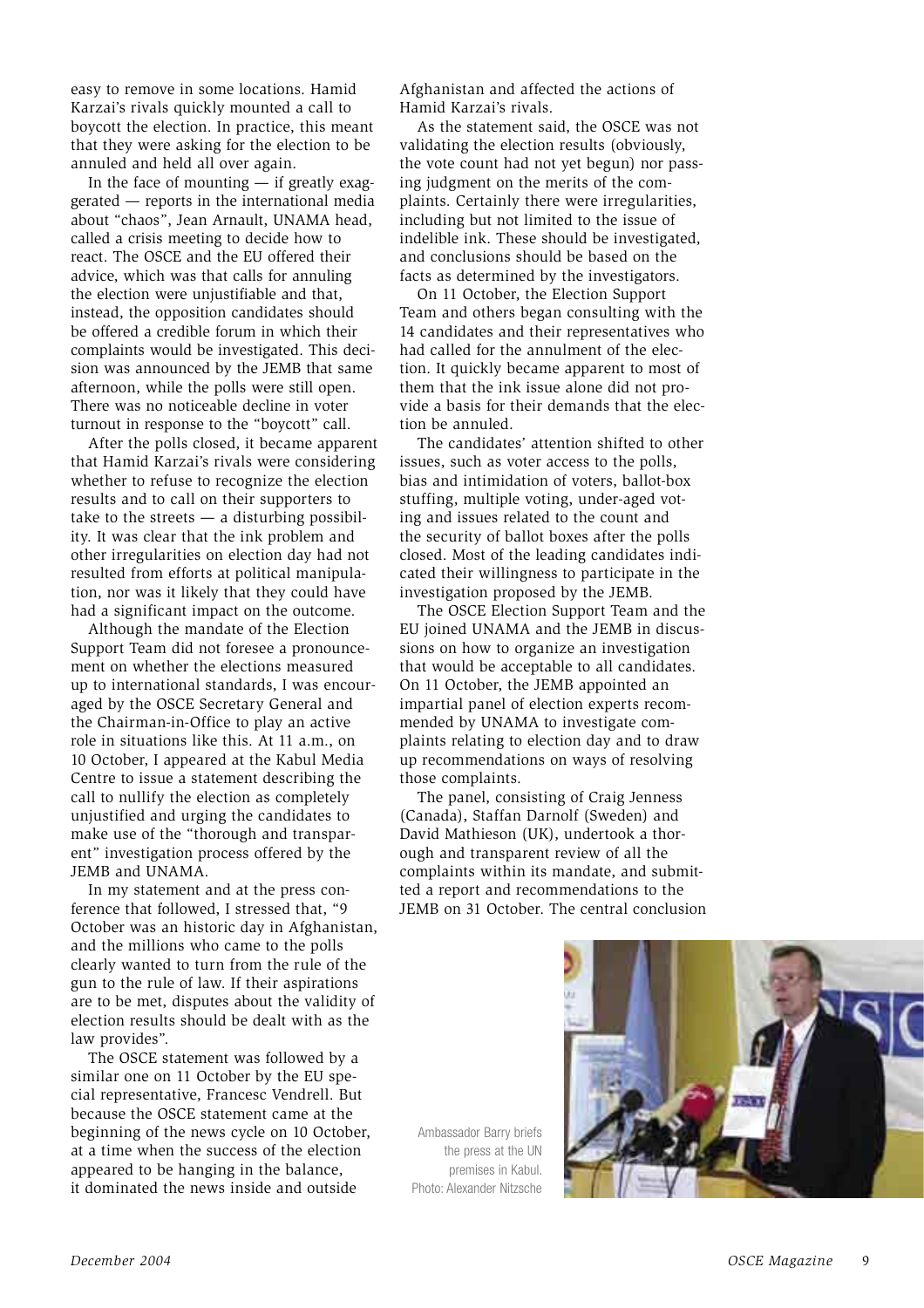



Ballot boxes are collected, packed and dispatched to counting centres. Photos: Brian Steers, Jared Hays



## of the report was:

"This was a commendable election, particularly given the very challenging circumstances. There were shortcomings, many of which were raised by the candidates themselves. These problems deserved to be considered, to ensure the will of the voters was properly reflected, and to help shape improvements for future elections. But they could not have materially affected the overall result."

This finding was fully consistent with the preliminary views of the OSCE Election Support Team.

On 3 November, after considering the report of the impartial panel, the JEMB certified Hamid Karzai as the winner of the election with a little over 55 per cent of the vote. Four other candidates, all tied to minority ethnic groups and to irregular militias, garnered more than 10 per cent each.

In the wake of the JEMB certification, most of the candidates grudgingly accepted the verdict of the independent panel of experts, while still insisting that the JEMB was not an impartial body. Due to the investigative process, the announcement of the results was delayed for a few days, but the threat that substantial elements of the population would not accept the legitimacy of the elections was averted. The OSCE Election Support Team and the EU played an important role in achieving this end.

In my experience as the head of previous OSCE/ODIHR election observation missions, the host government and the election authority are usually not sorry to see us leave. Although they may appreciate the cooperation of ODIHR experts between election cycles, the conclusions and recommendations normally provided at the mission's conclusion are less welcome, especially since they sometimes validate complaints made by the opposition.

In contrast, farewell calls made by the Election Support Team on 18 October were uniformly positive. Our comment that parliamentary elections could be held in spring if decisions were made promptly was particularly welcome, not necessarily because it was thought the new government would choose to begin its term by deciding on difficult issues, but because the recommendations highlighted what exactly had to be done. The invitation to the OSCE to continue to contribute to the process of democracy-building and elections was universal and heartfelt.

I have been involved with the OSCE in one capacity or another since the Stockholm Conference of 1984-1985. In my opinion, never has the Organization so vividly displayed its flexibility, innovativeness and ability to respond effectively to new challenges as in Afghanistan.

## "ACTIVIST" APPROACH

The contribution that the OSCE was able to make to Afghanistan's first presidential election was not exactly what Foreign Minister Abdullah Abdullah or the United Nations Assistance Mission had in mind when an invitation to "observe" was extended to the Organization on 6 July 2004.

A traditional OSCE/ODIHR observation mission involves several weeks of work by a few long-term observers, followed by enough short-term observers to cover a statistically significant number of polling places on election day. More important, it is an arm's-length relationship, in which observers must avoid any involvement in the process, beyond concluding whether or not international standards have been met.

An initial assessment visit to the country, from 11 to 14 July, led to the decision that "observation" in the usual sense of the word was not practical, for security and logistical reasons. In addition, as Afghanistan was not an OSCE participating State, it could not be held to the election standards as set forth in the OSCE Copenhagen Document of 1990.

The OSCE Permanent Council's Decision No. 622 of 29 July 2004 assigned the Election Support Team the task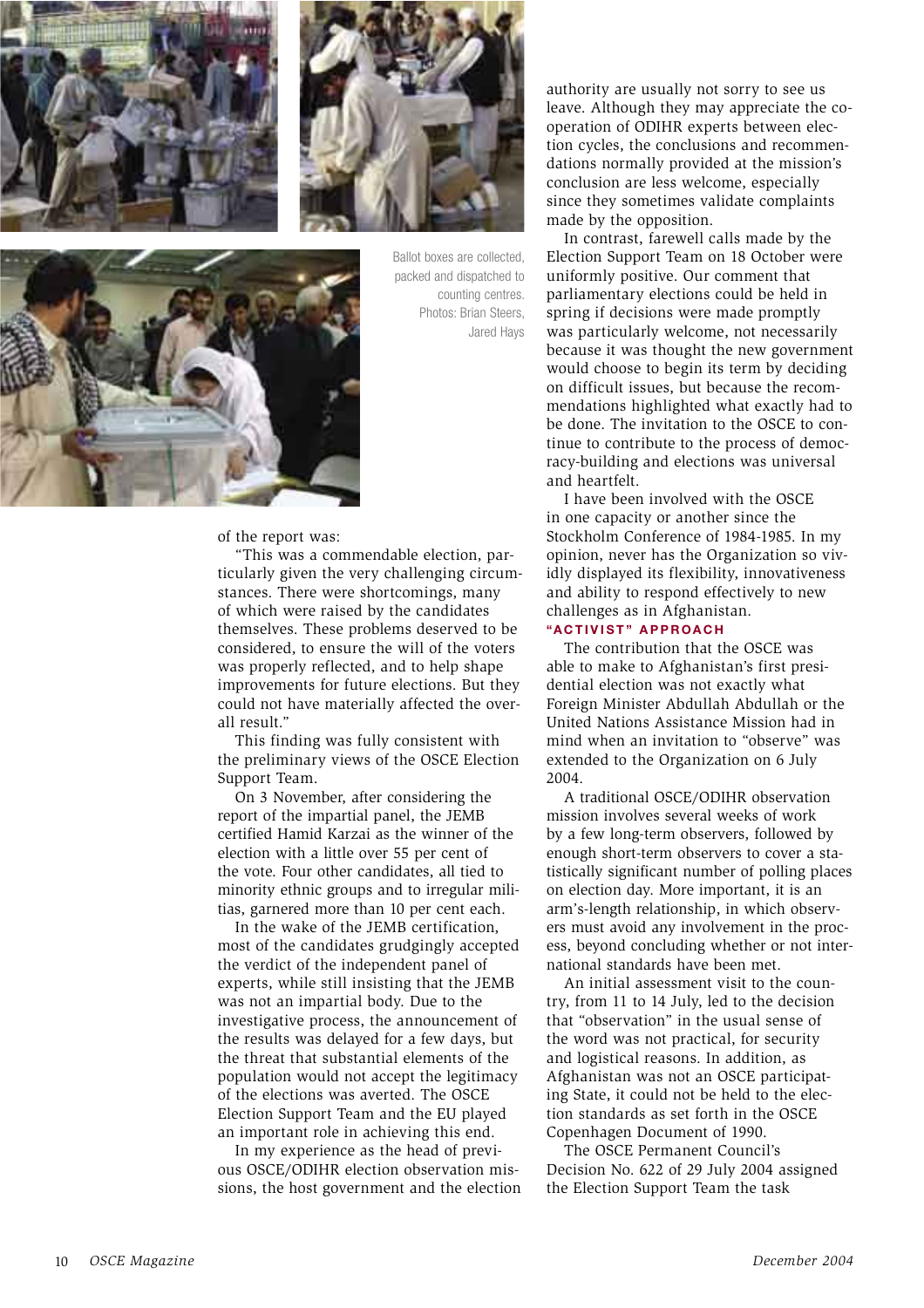of analysing the electoral process in Afghanistan and recommending suitable electoral and legislative improvements in advance of parliamentary, provincial and local elections in 2005. The Team was asked to pay particular attention to voter registration, the performance of electoral commissions, vote count and tabulation, as well as the complaint and appeals process.

For this purpose, the Permanent Council approved a team of up to 50 election experts for a period of up to 45 days.

Also invited to observe, the European Union, too, decided independently to field a Democracy and Election Support Mission of a similar size. Neither the OSCE nor the EU mission, or teams fielded by Russia, Japan and various international NGOs, could make any pretence of providing a largescale presence on election day. At the same time, however, the more flexible mandates of the OSCE and the EU, coupled with invitations from the Afghan authorities and the UN to provide advice during the election process, gave both organizations a more active role to play than would have been the case with normal "observation".

Prior to the arrival of the Election Support Team's advance party on 15 September, there was a second assessment mission and a visit by OSCE Secretary General Ján Kubiš and the Director of his Office, Didier Fau. The aim was to nail down security arrangements and reach the necessary agreements with international military commands and the election authorities.

A key decision was to contract a private security company with an extensive presence in Afghanistan, Global Risk Strategies (GRS), to handle logistics and security matters. A GRS representative was to be with every team deployed at all times to advise on security issues, arrange for transport and interpreters and provide secure lodging.

A second key decision was to formally vest the Head of Mission with full responsibility for decisions on deployment of OSCE personnel in the field. The Secretary General and the OSCE Chairman-in-Office made it imperative that safety and security were to be the main considerations in carrying out the mission.

To ensure that the best possible advice was available to the Head of Mission, the OSCE's Senior Security Co-ordinator, Declan Greenway, was assigned as Deputy Head of Mission for Security. Graham Elson, an experienced election administrator and observer from the United Kingdom, was Deputy Head of Mission for Elections.



Members of the OSCE Election Support Team get their communications and security gear ready. Photos: Viktor Kryshevich, **Brian Steers** 





#### **TEAM DEPLOYMENT**

In preparation for a core team deployment on 26 September, an advance party headed by Project Manager Mark Etherington and Operations Co-ordinator Philip Hatton arrived in Kabul on 15 September. Immediately after heading the election mission to observe Kazakhstan's parliamentary elections of 19 September, I rushed to Vienna for consultations on 22 September.

The UNAMA and most OSCE participating States advocated an activist approach to the mission, with a contingent as close as possible to the 50 authorized by the Permanent Council. Despite the short notice and the hazards inherent in the mission, participating States responded by seconding several dozen volunteers, most of whom had extensive experience in election administration and monitoring, often in dangerous environments. Almost half of the volunteers were women.

A core team of 14 was joined by 28 secondees, who arrived in Kabul on 29 September. Our immediate challenge on arrival was to ensure adequate security, develop a mission concept, decide on a deployment plan, and brief and deploy the teams of experts.

It had been clear from the first assessment visit that the Intercontinental Hotel in Kabul could be made secure only if adequate perimeter security were provided by the Afghan National Army and the Ministry of the Interior. Despite frequent assurances, as of 27 September, perimeter security was still inadequate. We explained to the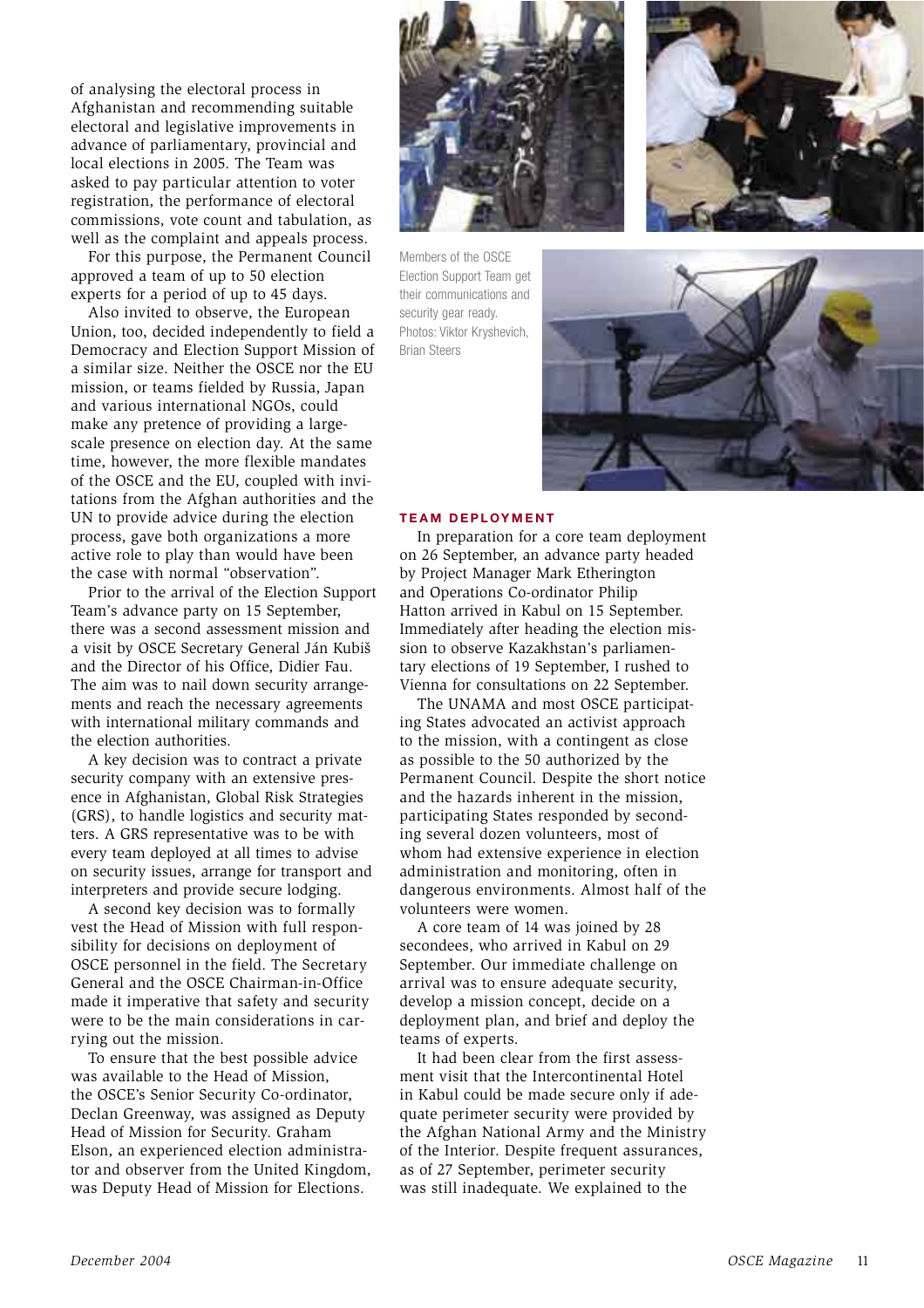

Shqipe Habibi from Kosovo, part of the UN election team, supervises the counting and registration of ballot boxes. A few days after this photo was taken, she and two colleagues were kidnapped by a militant Afghan group and released four weeks later. Photo: Olivier d'Auzon

Afghan authorities that unless steps were taken to resolve the problem, the OSCE teams' scheduled arrival on 29 September would be cancelled

On 28 September, a strong security force arrived on the scene, headed by an Afghan general who remained responsive to OSCE requests.

## **PARLIAMENTARY ELECTIONS:** THE WAY AHEAD

As a latecomer to the scene, the OSCE Election Support Team saw its niche in a close review of improvements in process and legislation required before the parliamentary elections, notionally scheduled for April-May of 2005. Most observers agreed that these elections would be more contentious and more difficult to stage than the presidential elections, and most election experts felt that it would be impossible to meet the spring timeline.

The Support Team set out to examine these assumptions through meetings around the country with political actors, election administrators, international military forces and others. On 18 October, the Team presented its recommendations to Foreign Minister Abdullah, Special Representative of the UN Secretary-General Jean Arnault, and the Joint Electoral Management Body and its secretariat.

The Support Team commended the conduct of the elections, while observing that shortcomings had been organizational in nature rather than being matters of premeditated dishonesty. However, it stressed that political will would have to be demonstrated by President Karzai and his new Government if the necessary practical steps were to be taken that would permit holding parliamentary, and possibly local, elections in the spring of 2005.

As our report says, "inaction will make postponement of parliamentary elections inevitable". The "road map" accompanying the report points to basic decisions concerning the method of election, the election administration's structure, and a new, improved plan for voter education that must be made 180 days in advance of election  $day - in other words, immediately.$ 

Along with other international election experts, the OSCE Election Support Team believed that the system planned for parliamentary elections  $-$  the single non-transferable vote system - was neither practical nor appropriate. The Team recommended a hybrid system in which a portion of the legislature would be elected from party lists for a single nation-wide constituency, while the remainder would be elected from multimember constituencies. Similar systems exist in many other transitional societies.

Because the parliamentary elections will affect the power base of ethnic leaders and warlords, they will inevitably be more hotly contested than the presidential elections. Consequently, there must be increased emphasis on achieving disarmament, demobilization and reintegration, and on enhancing the capabilities of the police and the Afghan National Army.

As the Election Support Team's report emphasizes, before parliamentary elections are undertaken, there must be a complete overhaul of the JEMB and its secretariat and an expansion of the system of electoral commissions down to the provincial level. The system for dealing with complaints and appeals must also be fundamentally strengthened. The OSCE can and should play a role in these capacity-building efforts.

In most cases, the Team's recommendations complement and reinforce those of the EU support mission and the impartial panel established by UNAMA. There is every reason for the UN, the EU and the OSCE to work together on these issues in the future.

Ambassador Robert L. Barry was Head of the OSCE Mission in Bosnia and Herzegovina from January 1998 to June 2001. Prior to his role in Afghanistan, he either led or participated in OSCE/ODIHR observation missions to Serbia and Montenegro, Armenia, Albania, the Russian Federation and Kazakhstan. He was also part of the Carter Centre's delegation that observed the presidential elections in Indonesia in July. He has had a long career with the U.S. Government, including as Ambassador to the Stockholm Conference on Disarmament in Europe and as co-ordinator of U.S. assistance programmes for Eastern and Central Europe and the former Soviet Union. He also served as Ambassador to Bulgaria and Indonesia, as well as Deputy Director of the Voice of America.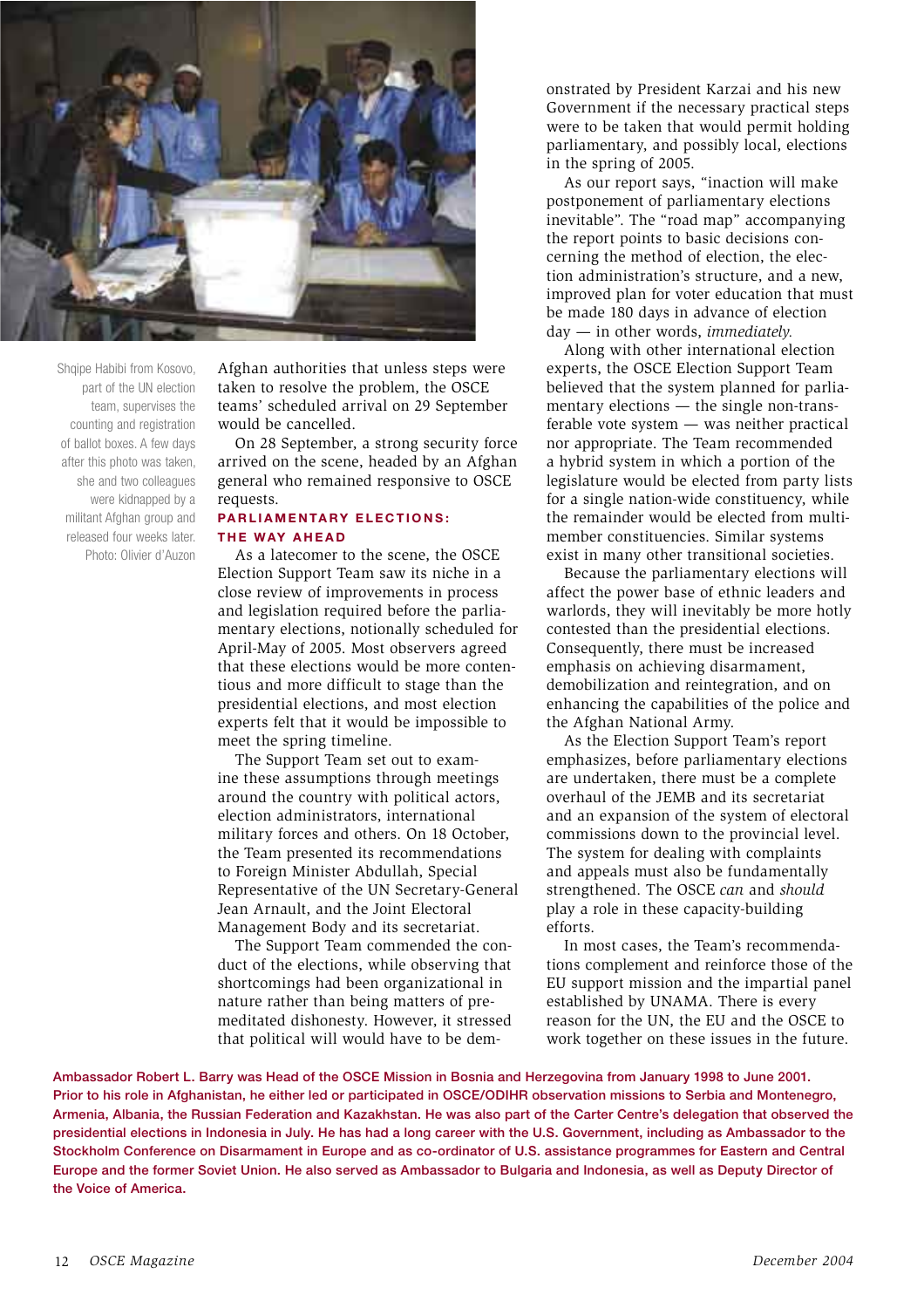

AFGHANISTAN PRESIDENTIAL ELECTION 2004

## Kabul revisited More than just the "ink issue"

## BY ALEXANDER NITZSCHE

ver since my first visit to Kabul, lasting barely 24 hours, I had always been on the lookout for an ideal opportuni- $\bullet$  ty to go back for a longer stay. A little more than a year ago, I was part of a delegation that travelled through several Central Asian countries with Dutch Foreign Minister Jaap de Hoop Scheffer, the OSCE Chairmanin-Office in 2003 and now NATO Secretary General. On a side trip to Afghanistan, the Minister met President Hamid Karzai and dropped in on the Dutch troops at "Camp Warehouse" outside Kabul.

Two things stand out vividly from mv introduction to Kabul: the gut-wrenching nose-dive performed by the German Transall transport plane, simultaneously releasing a series of anti-missile flares with a deafening bang, and the dusty brown-yellow colour enveloping the landscape in the wake of another sandstorm.

My next flight to Kabul, on 28 September 2004, in a civilian United Nations Humanitarian Air Service plane, was far less spectacular, including the simple sandwiches that were handed out. But Kabul's dust was still there, and so was the overwhelming

feeling of nervousness and curiosity I had felt more than a year earlier.

This time, I came with a 42-member OSCE team that had been sent by the Organization's participating States to assist Afghanistan in its first-ever presidential election and to put together recommendations for the parliamentary polls scheduled in spring  $2005$ .

We all had taken part in several election observation missions. Some of us were armed with special credentials, earned from previous lengthy assignments in the region. Several spoke Dari or Pashtu, or both — the languages spoken by the majority of Afghans.

My task was to take care of the information needs of journalists, which I knew was going to be demanding, considering the keen interest of the international media in the Afghan polls. They were the main event on the global news agenda, it seemed to me, immediately before the U.S. elections.

I also came with another brief. In September 2003, my wife, Georgina, had spent two weeks in Kabul for an Austrian NGO to set up a grassroots initiative to convey to Afghan women an understanding of democratic principles, especially the concept behind elections. My suitcase was crammed with training manuals and audio cassettes for distribution to local NGOs. The project was modest, but feedback from the training seminars was heartening: The women of Afghanistan were raring to vote.

The security situation was a matter of serious concern to us all. We had been asked to keep our heads down, and our freedom of movement was highly restricted. We were ordered not to venture out alone in the city and after dark. The car-bomb suicide attack against a U.S.-run security company in Kabul was much discussed over dinner at the Hotel Intercontinental, where we were staying.

The first few days were spent in briefings, briefings, and, to wrap up the day, some more briefings. On the third day, flak jackets, helmets and communications gear were handed out. Reports by the field teams from the regional centres via the satellite equipment were to be received at the "base camp", a room on the hotel's fourth floor. Finally, we thought, here was something to set our practical work in motion.

We were just in the middle of heaving the 15-kg jackets over our shoulders and figuring out how to work the satellite phones when I started receiving the first calls from journalists. As expected, every major inter-

Women outside a polling station in Jalalabad proudly show off their registration cards. Photo: Stephanie Bleeker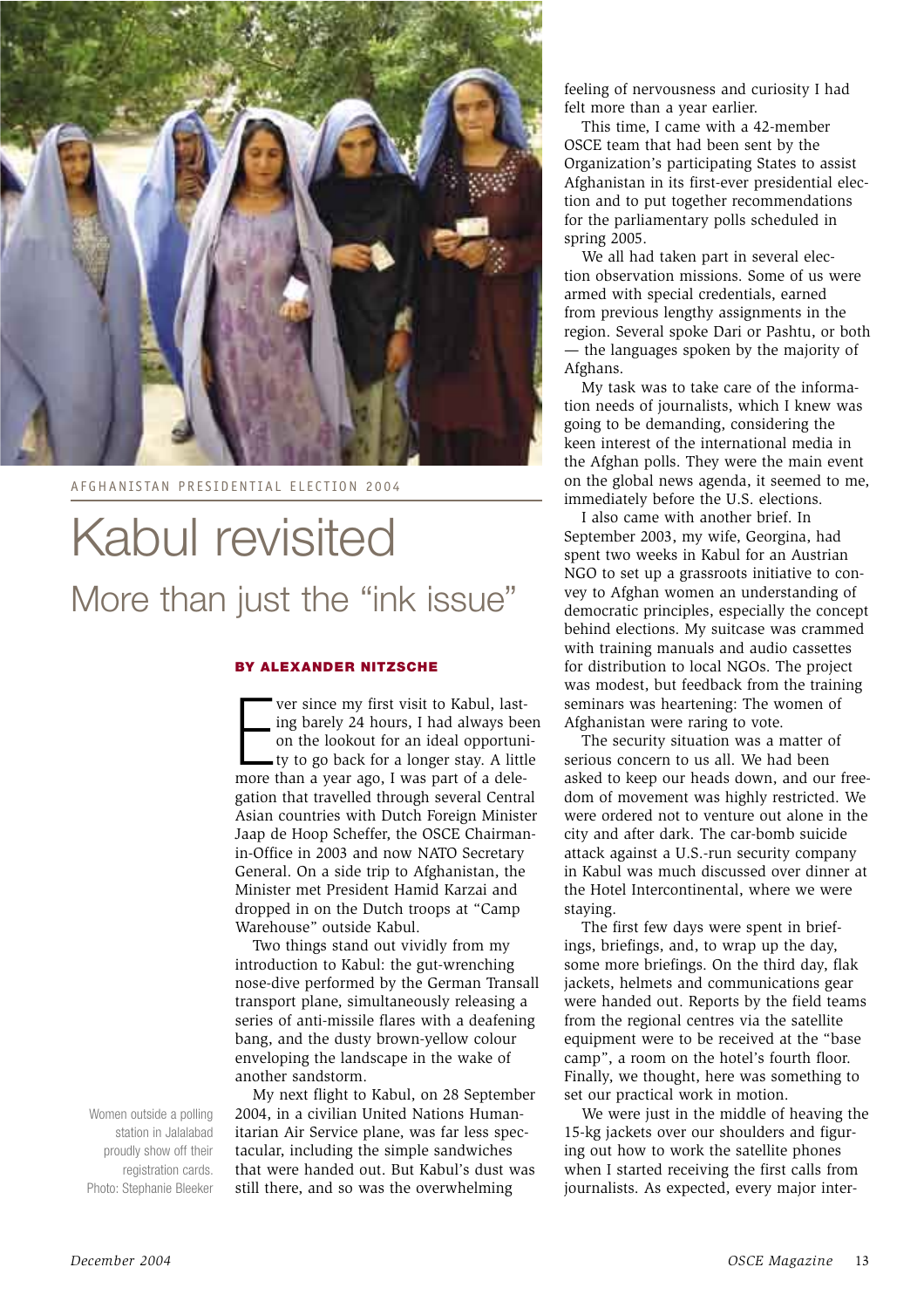

Voters' ink is applied at a polling centre for women in Jalalabad. Photo: Stephanie Bleeker

national media outlet, from the U.S. broadcaster, ABC, to the German weekly, Die Zeit, had sent a team to Afghanistan. All seemed to have arrived on the same flight, descending en masse on the "Intercon".

Initially, the mission managed to keep a low profile, but not surprisingly, media interest in the role of the Election Support Team grew. There seemed no end to inquiries, so we thought it wiser to hold a press conference to spell out our mandate rather than attempting to respond individually to every

request for an interview.

This decision turned out to be a smart one: Because of the dearth of real news stories prior to election day - there was hardly any campaigning going on - some reporters tried sniffing around for issues where there weren't any. For a very short while, the press conference, in which we explained the merits of a small mission, filled the news vacuum.

On election day, I woke up to the muezzin's call for the first prayers of the day. Gradually, the city turned on its lights, dispelling the darkness. The streets were strewn with red-brown piles of sand and dust, remnants of a desert storm, and the air was veiled with a thick fog. I wondered what the coming hours would bring. Would the prediction of our security specialists that the voting would be marred by violence and clashes  $-$  come true?

As it turned out, 9 October 2004 was probably one of the quietest days in Afghanistan's recent history. Kabul's streets, normally clogged with traffic, were almost deserted.

While the capital was nearly incidentfree, however, the same could not be said for the rest of the country. Security reports described shootings and explosions. In a

## Afghanistan's women: No looking back

Television footage show-I ing massive throngs of Afghan female voters at polling centres, queuing patiently or beside themselves with excitement, flashed around the world.

More than 40 per cent of all the registered voters were women, and as likely as not, most of them exercised their right to be heard.

What did Afghan women have to gain from the election?

In fact, only one of the 18 presidential candidates was a woman - Dr. Massouda Jalal, a paediatrician and ethnic Tajik, who ran on an independent ticket.

Early exit polls suggested that she had received only 8 per cent of the female vote; many women were sceptical

about her "independent" status and felt that her husband exerted considerable behindthe-scenes influence over her. Final results showed that she ranked sixth, receiving 1.1 per cent of the vote.

Although some of the male presidential candidates did name a woman as one of their two vice-presidential running mates, none advocated a particularly strong gender-related agenda, which would anyway have been difficult to implement in Afghanistan's tradition-bound society.

For decades, despite the fact that they comprised some 60 per cent of society, Afghan women were not allowed to make the most ordinary decisions affecting their own lives. The 2001 Bonn Agreement opened up a whole new world

for them. Today, women can go outside the home on their own, earn a living, and attend school and university. Their first-time presence at the Olympic Games in Athens in August was a breakthrough that was much-heralded around the world.

The parliamentary elections in 2005 will usher in even more progress: The electoral law guarantees women a 25 per cent minimum political representation in parliament.

No matter how dramatic these changes are, however, Afghanistan's women still need to struggle to be able to take giant strides to catch up with their sisters in many other Muslim societies. Fortunately, the concepts of freedom of choice and gender equality are not a novelty for Afghanistan,

especially for its educated urban population. They have been there before.

This time around, however, the stakes are higher. There is no turning back, no leaving Afghanistan in the hands of warlords ever again.

Afghan women, with the help of the international community, simply have no choice but to take their destiny into their own hands-not merely through the ballot but by becoming deeply and politically involved in the rebuilding of their war-torn country and in its evolving institutions.

Massouda Jalal may have emerged disappointed at her performance in the presidential election, but she can be proud to have blazed the trail.

Alexander Nitzsche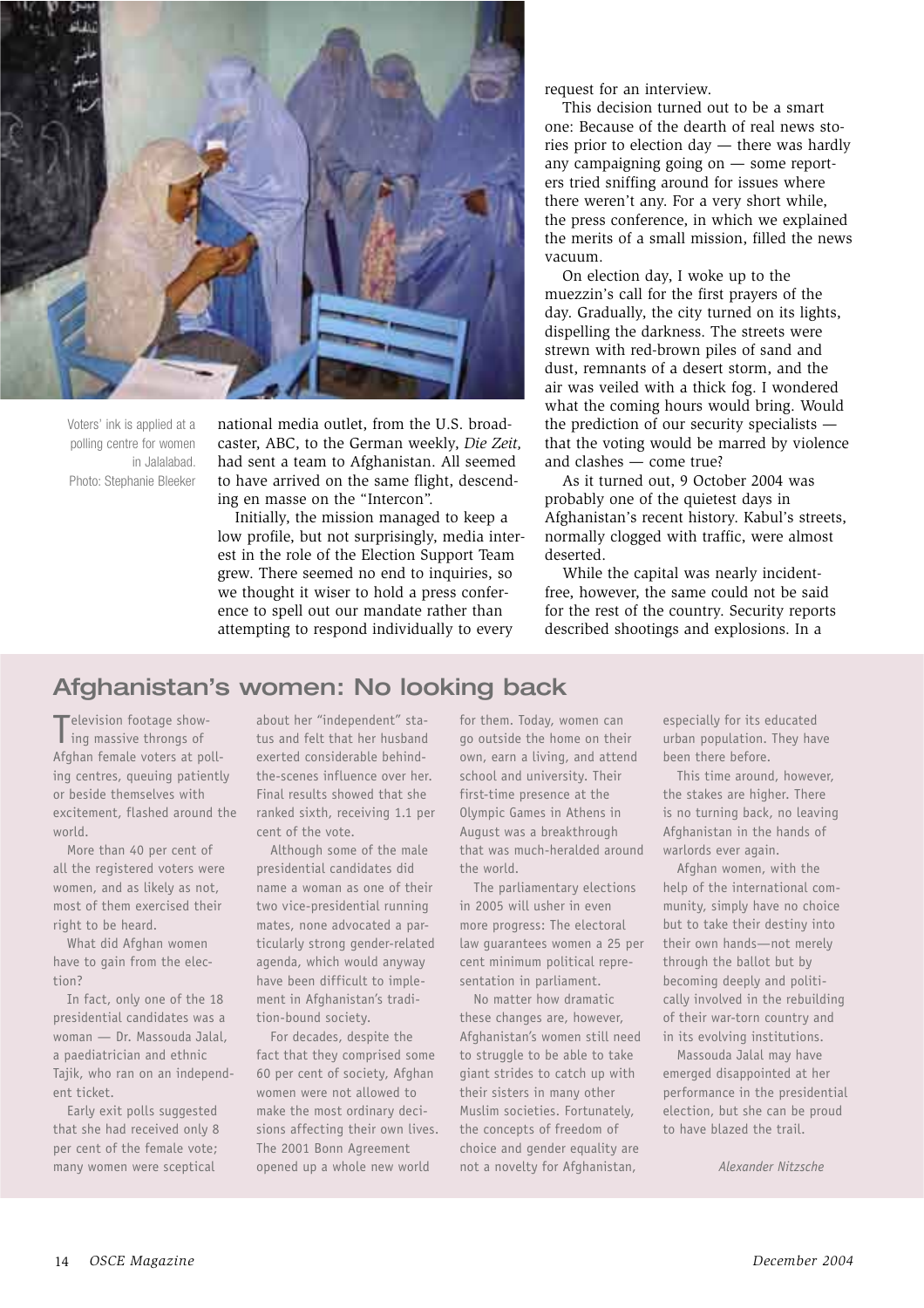close call, a truck filled with gasoline and a remote-controlled bomb was intercepted by police in Kandahar. Even so, it was a far cry from what had been widely forecast.

A common theory was that even the Afghan militants were amazed at the level of enthusiasm with which people had gone to cast their ballots. Everywhere, long, winding queues led to polling centres. Many citizens trudged through inclement weather, sometimes for hours, only to find that they had to wait several more hours to move to the head of the queue.

In the meantime, it emerged that, all over the country, many Afghan polling staff were encountering problems with the indelible ink that was meant to mark a voter's finger to avoid multiple voting, a practice used in a number of new democracies, with much success. It appeared that the ink had turned out to be less indelible than it should have been.

Before we knew it, some presidential candidates started talking about voter fraud and annulment of election results. Despite the absence of violence and a massive voter turnout, the international media, ever hungry for a fresh spin on the news, were competing to file stories on the "chaos" and "turmoil" in Afghanistan's first-ever presidential election.

The day after the elections, reports of angry demonstrators filtered in from certain parts of the country. Having gotten wind of the possibility of a boycott of the election and the annulment of election results, crowds were making known their displeasure at the candidates and the overall election process.

At this juncture, the OSCE team felt that the mission could no longer remain silent. In Kabul's newly-refurbished Amani High School, which served as the temporary international media centre, Ambassador Robert Barry, the head of the Election Support Team, read out a statement supporting Afghanistan's Joint Electoral Management Body in its view: The candidates' demand that the election should be nullified was uniustified.

His statement proved to be a turning point.

Many will remember little else about this election than the "ink issue". But one image will stay with me forever: the transformation of the Afghan landscape into an intense blue sea of burgas, as thousands of fearless women flocked to polling stations, pushing and shoving and elbowing their way to the ballot box.

Alexander Nitzsche, a Press and Public **Information Officer** in the OSCE Secretariat, served as spokesperson for the **Election Support Team** in Afghanistan.



## Election Support Team in Afghanistan "reflects positively on all of us"

Several OSCE delegations commented on the unique nature of the election assistance provided to Afahanistan and commended the exemplary co-operation between the OSCE Secretariat, the ODIHR, the Afghan Government and the international community. The delegations were responding to Ambassador Robert Barry's report on the work of the OSCE Election Support Team in Afghanistan. The following are excerpts from some of the remarks made at a meeting of the Permanent Council on 21 October.

"Despite the challenging security situation in Afghanistan, [the Team] fulfilled their tasks in good faith, with determination and, what is most important, with no casualties. The Chairmanship would also like to thank participating States that have supported the operation with personnel and funds. The first OSCE mission for election support in a partner country at a decisive stage in its development has proved to be a success...

"The OSCE has brought to bear hidden resources and has demonstrated its potential for rendering support to democratic processes outside of its own geographic area. Its experience as a new type of OSCE instrument for election support and assistance to a partner country is an important asset for the Organization." Bulgarian Chairmanship

"We see great value in drawing lessons from this experience, particularly with a view to planning for the upcoming parliamentary elections." Delegation of Canada

"The European Union is pleased with the close co-operation between the OSCE Election Support Team and the European Union missions on the ground, in line with the excellent co-operative relationship between the EU and the OSCE generally." Netherlands Presidency of the European Union

"Some of my colleagues may remember that my delegation was insistent on calling this a 'team' rather than a 'mission'. And I am glad to say that together with the word 'team', the notion of 'support' took hold, since we did not consider it a classic mission. However, the only danger

here is that, while the notion of assistance is a very legitimate alternative to simple monitoring, we must be also careful that, together with assistance, we do not indirectly give ourselves the right to play a validating role ... So, before we think about duplicating this model, I think we need to reflect a little bit on where the mandate crosses the line between monitoring, assistance and validation." **Delegation of Armenia** 

"The OSCE's decision to send an Election Support Team to Afghanistan embodies the very best of what the Organization is all about. It makes us proud for the OSCE to be an important participant on the international scene. The historic election in Afghanistan was, in the truest sense of the term, a confidence- and securitybuilding measure, and our Organization responded to a direct request from the Afghan Government to lend support to this effort. The successful completion of the Afghan Election Support Team's mission is a real achievement for the OSCE and one that reflects positively on all of us." **Delegation of the United States**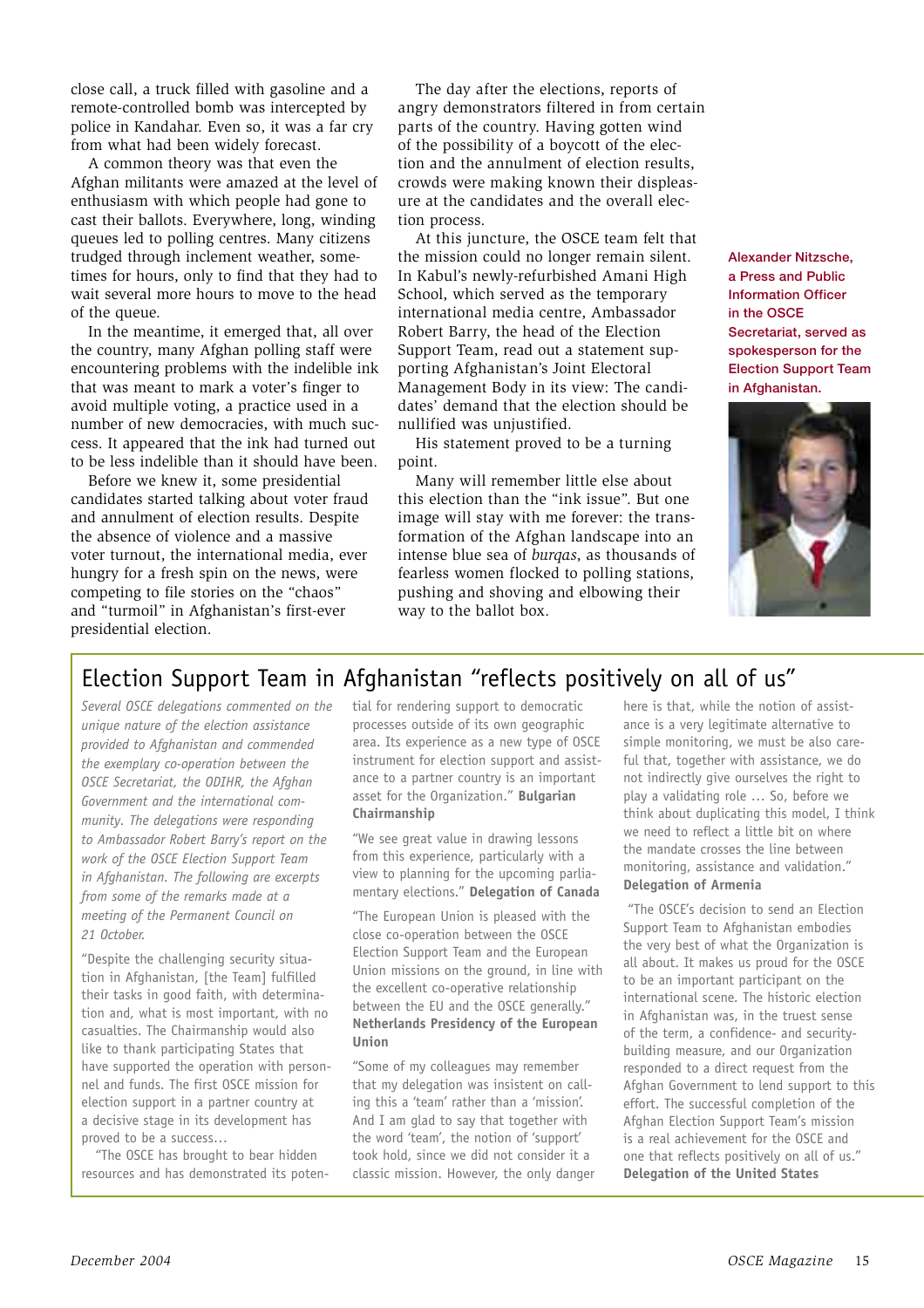

## U.S. ELECTION 2004

## Americans try to make sense of the OSCE

An established democracy largely lives up to its electoral commitments

A polling station in Fairfax County, Virginia Photo: ODIHR/ Michaela Kuefner

#### **BY URDUR GUNNARSDOTTIR**

ashington, D.C., 2 November 2004, 1.15 p.m. - The red light is on. Kojo Nnamdi's daily two-hour radio show on WAMU 88.5 FM is on the air when I sneak into the studio on the American University campus, after haying been caught in the U.S. capital's noonday traffic snarl.

Kojo, an immigrant from Guyana who has been rated by the Washington Post as "maybe the best interviewer in town", keeps his cool about the delay. His other guest is trying to convince radio listeners that the OSCE's observation of the U.S. election is a "threat to U.S. sovereignty", and that "transparency does not necessarily work both ways".

The landmark Copenhagen Document of 1990, which obligates participating States

in the Organization to observe each other's electoral processes, is central to any explanation of the OSCE's role. Most people who call into the show seem to appreciate this background, but my fellow guest remains sceptical.

The Kojo Nnamdi Show was just one of many opportunities to answer three basic questions we were being asked over and over again in connection with our presence at the presidential and congressional election in the United States: Why are you here? What will you do? And who are you anyway?

Contrary to popular misconception, it was not exactly the first time that the OSCE's Warsaw-based Office for Democratic Institutions and Human Rights (ODIHR) was assessing the election process in the United States. During the mid-term polls in 2002, a team of ten election experts reviewed some of the reforms that had been implemented in Florida following the presidential election in 2000.

Since that mission, the United States has pursued further reforms under the Help America Vote Act (HAVA) of 2002, which introduced federal legislation to regulate specific aspects of the national election process.

When one of the oldest and largest democracies in the world undertakes significant reforms in its electoral system, the rest of the world is bound to be interested, and not least of all the ODIHR, which has observed close to 150 elections in the past decade. Furthermore, the HAVA addresses a wide range of polling issues that many of the OSCE's participating States are either also tackling or have gained some expertise in.

Led by university professor Rita Süssmuth, a former president of the German Bundestag, an OSCE/ODHIR team went to the United States in early October to take a detailed look at the implementation of the HAVA. They also followed up other issues that had already been identified by our election experts during a visit to the United States in September.

On 4 November, the OSCE/ODIHR announced its preliminary conclusions regarding the conduct of the elections at a press conference at the National Press Club in Washington, D.C. As is customary, this was done in co-operation with the OSCE Parliamentary Assembly.

In keeping with usual practice, the OSCE/ODIHR experts focused on the legal and administrative aspects of the election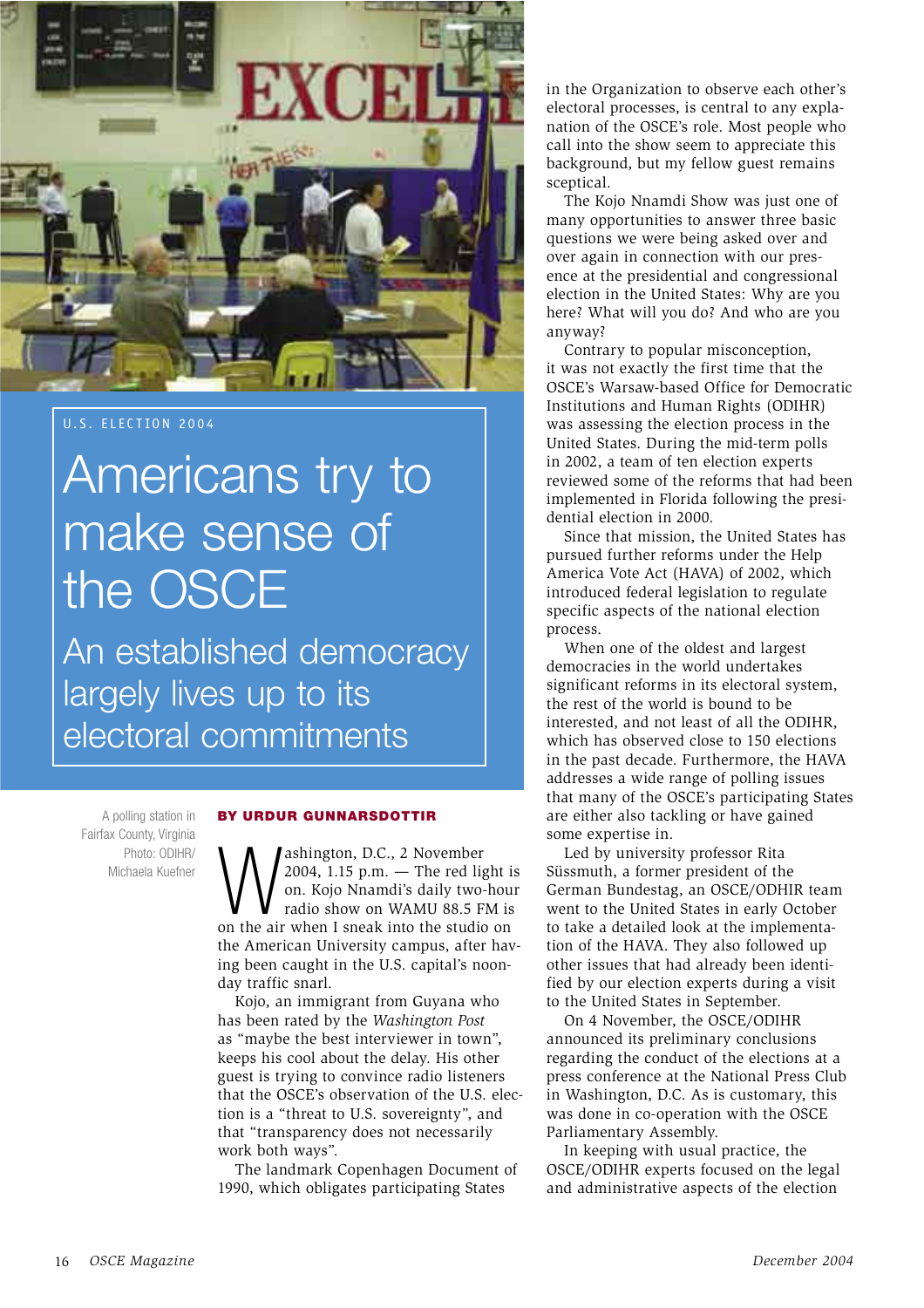as well as on the political context. They pored over legislation and policy documents and met with election authorities, political parties and NGOs - and even with manufacturers of voting equipment.

In some states, legislation does not allow for observers; in others, polling stations are classified as public places. The U.S. Election Assistance Commission and the State Department were of tremendous help in enabling us to cope with the daunting task of having our observers accredited - daunting, since it had to be done in each individual state and sometimes in individual counties, by officials who had never even heard of that mysterious organization called the OSCE.

The 70 short-term observers, many of whom were parliamentarians from participating States, were deployed to California, Florida, Illinois, Maryland, Minnesota, Nevada, New Jersey, New Mexico, North Carolina, Ohio, Virginia and Washington, D.C.

Suddenly, they found themselves among the most sought after people in the country. CNN, CBS, NBC and the BBC were lining up for interviews. Japanese television crews appeared at every turn. The European media called day and night, desperate to get hold of their nationals in the observer group. Local U.S. newspapers wanted to know if their state had been selected for observation, while the larger U.S. dailies struggled to get a grip on what on earth this strange OSCE creature was all about.

The highly decentralized nature of the U.S. election system was not the only factor that posed a challenge to the OSCE/ODIHR Election Observation Mission. The event took place during the most demanding election season we had ever experienced. Within less than two months  $-$  from mid-September to early November - we observed six elections (see box, page 19), which involved deploying some 1,700 election observers representing a cross-section of OSCE participating States. Election experts were in great demand and were constantly criss-crossing the OSCE region.

We were often asked to comment on the value of the OSCE's observation in the U.S. elections. Professor Süssmuth was asked this question at the post-election press conference. She replied:

"This was an excellent opportunity to exchange democratic practices and knowhow, and to get an insight into the spirit of the U.S. approach to the conduct of elections. The U.S. system is different from oth-



ers that we have seen before. However, the fact that election systems are different from country to country does not mean that one is preferred over another. All are based on the same values: respect for human rights, respect for the rule of law, respect for the popular vote. What is important is that the system is transparent and accountable, and that voters have placed their trust in it."

The mission concluded that the elections had been conducted in an environment reflecting a long-standing democratic tradition, comprising institutions governed by the rule of law, free and professional media and an active civil society involved in all aspects of the election process. The mission also emphasized that the Help America Vote Act could be viewed as a process rather than as a final legislative step, designed to address some of the remaining issues that had generated the issue of electoral reform in the United States.

Overall, although the media and some others seemed content with the mission's findings, some made known their disappointment with the lack of outright criticism of the process.

"Well I guess it is good news," said a television producer with a sigh, "which means no news."

But for us on the mission, the really good news was that we found a ready-made opportunity to introduce the OSCE and its election observation activities to the U.S. public.

Urdur Gunnarsdottir is spokesperson of the Office for Democratic Institutions and Human Rights.

Professor Rita Süssmuth talks to a television crew outside a polling station on 2 November. Photo: ODIHR/ Michaela Kuefner

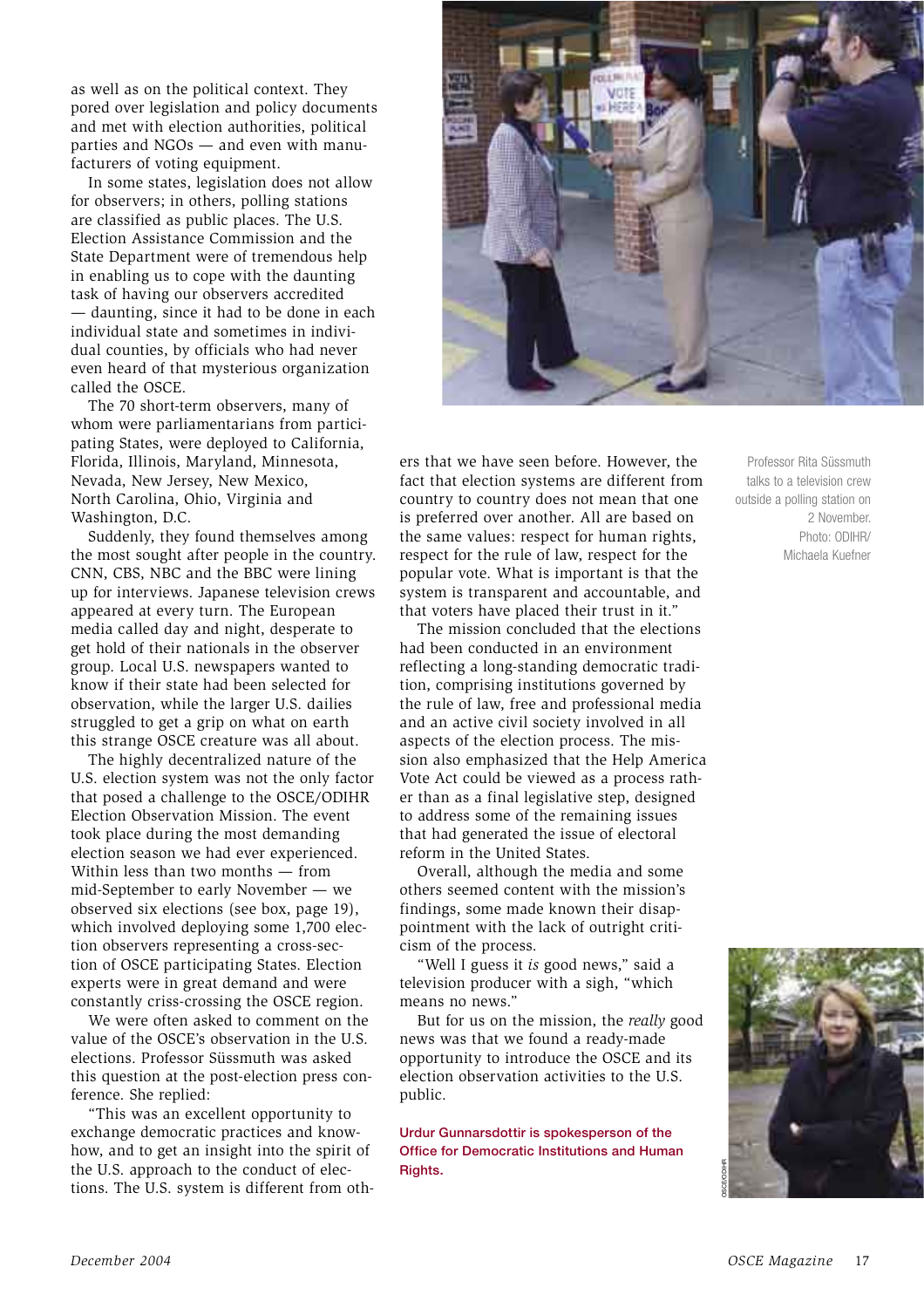## U.S. ELECTION 2004

## Election observers/ **OSCE ambassadors:**

Parliamentarians' dual roles come to the fore



Voting in Fairfax, Virginia Photo: ODIHR/Michaela Kuefner

## **BY BARBARA HAERING**

he U.S. presidential election of 2004 provided the OSCE with its first opportunity to send a comprehensive Election Observation Mission to the United States. I was honoured that the President of the OSCE Parliamentary Assembly (PA), Alcee L. Hastings, chose me to lead the Short-Term Election Observation Mission and asked the Chairman-in-Office to appoint me as his Special Co-ordinator. Upon the request of PA President Hastings, the Chairman-in-Office also appointed Italian parliamentarian Giovanni Kessler as my Deputy. This unprecedented support for the PA was important to our work.

Since the OSCE's Office for Democratic Institutions and Human Rights (ODIHR) was unable to provide its usual logistical support due to the lack of long-term observers in the field, the Parliamentary Assembly's International Secretariat assumed responsibility not only for conducting the extensive briefings in Washington, D.C., but also for deploying the parliamentarians and organizing their programmes.

The briefings, held on Capitol Hill on 28 and 29 October, included presentations by the U.S. Federal Election Commission, the Election Assistance Commission, the International Foundation for Election Systems, and the Republican and Democratic election campaigns.

The complexity of the United States' highly decentralized election procedures was new to most of the parliamentarians from Europe. Members of the Election Observation Mission were fully aware that the country was in the midst of a crucial phase of election reform. For the first time, nationwide rules and regulations for election procedures were stipulated under a federal law, the Help America Vote Act. Known as the HAVA, it was approved by the U.S. Congress in 2002 but has not yet been fully implemented.

On 30 October, 52 parliamentarians from 19 OSCE participating States were deployed not only to the key battleground states of Florida, New Mexico, Ohio and Minnesota, but also to Maryland, North Carolina, Virginia and the District of Columbia. This deployment plan offered a balanced picture of the country's election process. I myself visited ten polling stations in Cleveland, Ohio.

On election day, my parliamentarian colleagues found themselves having to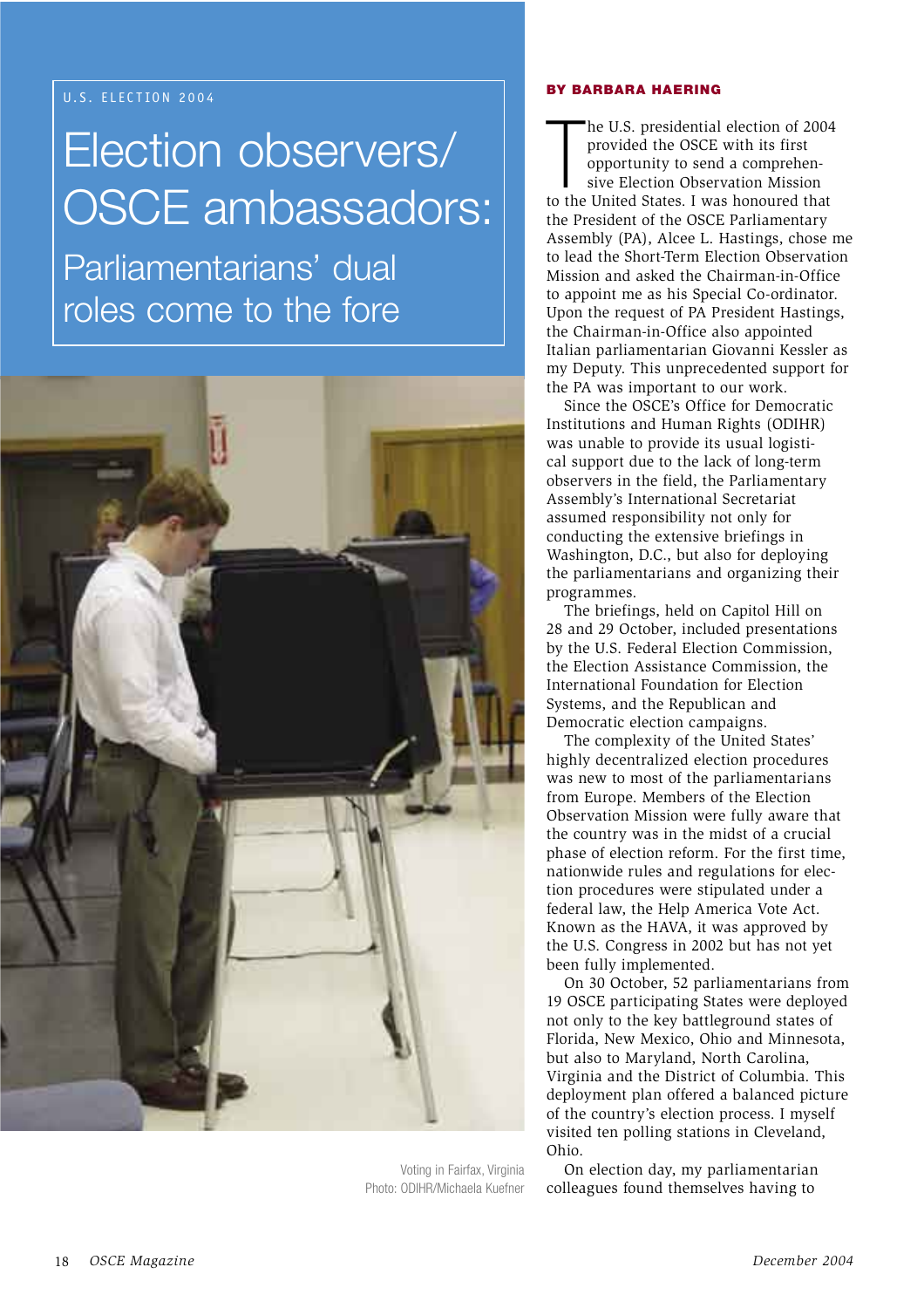improvise on the spot since OSCE observers were not automatically granted access to every polling station they went to. This was because some state laws did not include international observers under the categories of persons permitted to enter polling places, or because the state law's lack of reference to international observers was deemed to be an obstacle to their presence. These hitches could not be resolved by the fact that the OSCE had been invited by the U.S. State Department to observe the elections. Fortunately, experienced parliamentarians are used to tackling delicate predicaments and I believe that, in the end, we did achieve the requirements for effective election observation.

On 4 November, together with Rita Süssmuth, Head of the Long-Term Election Observation Mission, I presented our preliminary post-election statement at the National Press Club. Our key message was that the U.S. elections had by and large fulfilled the commitments that the OSCE's 55 participating States had signed up to in the Copenhagen Document of 1990. However, I added, Congress and individual states should consider introducing legal provisions allowing officially invited international observers to have unimpeded access to all stages of the election process.

I stressed that U.S. election reforms would have to continue and even go beyond the HAVA, especially concerning international observers. Nationwide voter registration rules and national standards for voting roll purges would be needed. Clearer rules for handling provisional ballots and identification, and for military and overseas voting, would have to be drawn up.

Moreover, I drew attention to the fact that the Election Observation Mission had enhanced the cred-

ibility, not only of the OSCE, but also that of the United States as a participating State of the OSCE. It is important for the Organization not to be perceived as applying double standards in the observation and monitoring of elections in the OSCE area.

Throughout the mission's duration, my colleagues and I were literally chased by representatives of the media in the United States as well as from our own countries. Over and over again, we had to explain that the U.S. Government had invited the OSCE to observe the elections, pointing to the commitments laid down in the Copenhagen Document and describing the work of the OSCE and its institutions. Thus, we were performing the role of election observers as well as ambassadors of the OSCE.

On a personal note, I must say that I was impressed by the passion exhibited during the presidential campaign, by the commitment of campaign volunteers up to the very last minute, and by the patience and resolve of voters on election day. I came away from the mission with a wealth of lessons that will be important to

my work as a parliamentarian in Switzerland.

Barbara Haering was elected Vice-**President of the OSCE Parliamentary** Assembly in 2001. A citizen of both Canada and Switzerland, she has been a member of the Swiss parliament since 1990, where she is Vice-President of the Defence Committee.



Parliamentarians Barbara Haering and Giovanni Kessler

## ODIHR election observation in 2004: 12 missions, 3,500 observers

Georgia: presidential election, 4 January 450 short-term observers for election day 38 long-term observers and core staff

Russian Federation: presidential election, 14 March 340 short-term observers for election day 51 long-term observers and core staff

Georgia: repeat parliamentary elections, 28 March 440 short-term observers for election day 40 long-term observers and core staff

The former Yugoslav Republic of Macedonia: early presidential election, 14/28 April 2004

200 short-term observers for election day 28 long-term observers and core staff

Serbia (Serbia and Montenegro): presidential election, 13 June

No short-term observers for election day 19 long-term observers and core staff

Kazakhstan: parliamentary elections, 19 September 300 short-term observers for election day 31 long-term observers and core staff

Bosnia and Herzegovina: municipal elections, 2 October 200 short-term observers for election day 21 long-term observers and core staff

**Belarus: parliamentary elections, 17 October** 300 short-term observers for election day 29 long-term observers and core staff

Ukraine: presidential election, 31 October/ 21 November/26 December 600-1,000 short-term observers for election day 57-80 long-term observers and core staff

U.S. presidential and congressional elections: 2 November 80 short-term observers for election day 10 core staff

The former Yugoslav Republic of Macedonia: Referendum, **7 November** 

200 short-term observers for polling day 22 long-term observers and core staff

Uzbekistan: parliamentary elections, 26 December No short-term observers for election day 20 long-term observers and core staff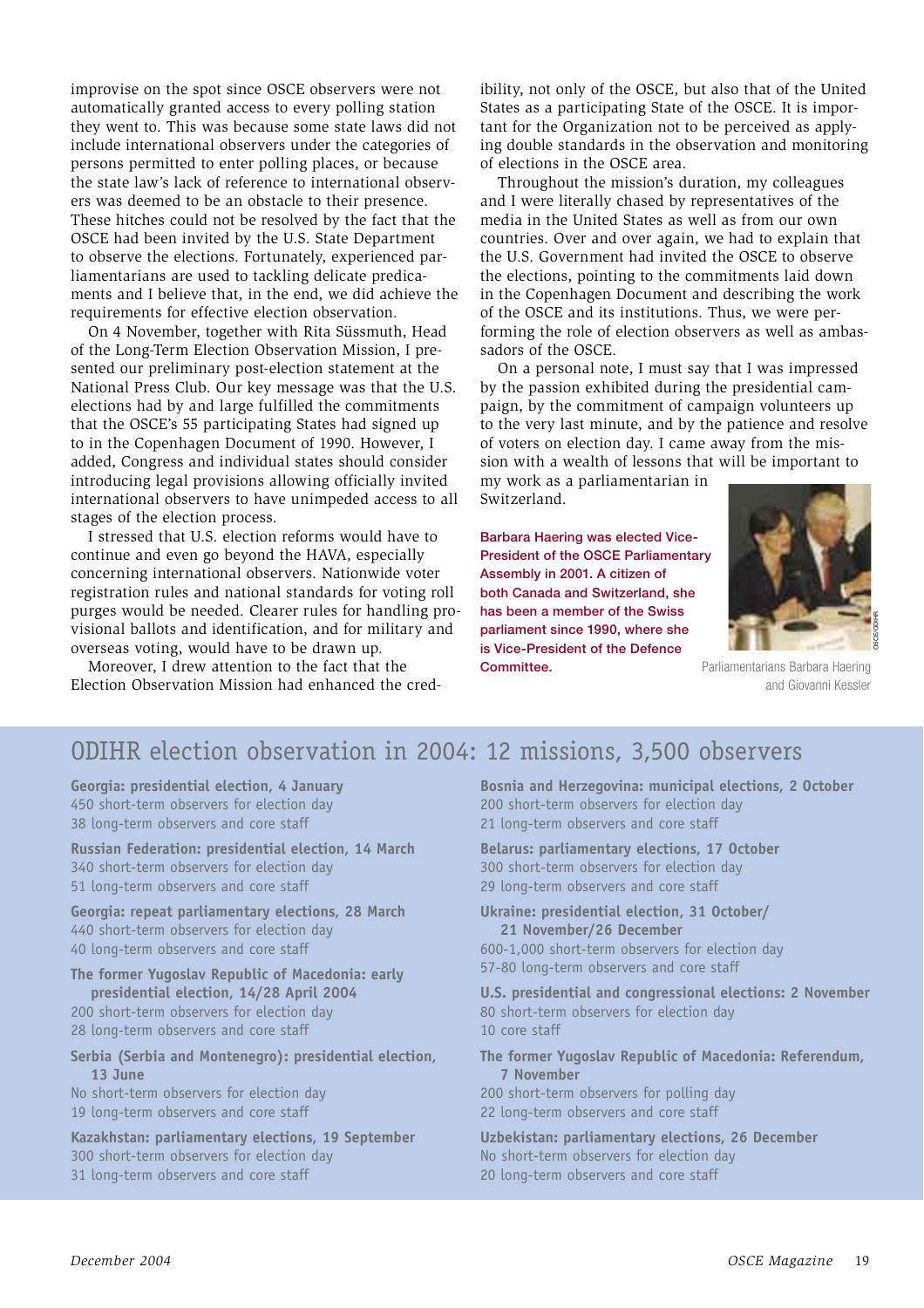

## HIGH COMMISSIONER ON NATIONAL MINORITIES

## The education solution Fostering harmony in diversity

I was delighted by the decision of the 2004 Bulgarian Chairmanship to assign priority to education on the OSCE agenda. As "an instrument of conflict prevention at the earliest possible stage", my job is to tackle the underlying causes of tension between minorities and majorities. Perhaps the most effective means of achieving this is by investing in educational policies and practices designed to meet the special needs and concerns of both.

## **BY ROLF EKÉUS**

he problems that can arise in interethnic relations vary from case to case. However, I have found that education-related issues crop up again and again. This is also why the previous High Commissioner on National Minorities decided to develop practical and coherent guidelines that would help legislators, policy-makers, representatives of minority groups and NGO leaders to initiate and implement suitable educational policies in line with international standards.

This decision led a group of reputable independent experts under the auspices of the then High Commissioner, Max van der Stoel, to draw up the 1996 Hague Recommendations Regarding the Education Rights of National Minorities.

The Recommendations offer education stakeholders a set of measures and principles designed to strengthen inter-ethnic harmony and social cohesion. Good practices in minority education at different school levels, including curriculum development, are explained simply and succinctly.

## **LANGUAGE**

The language issue has been at the forefront of political debate in a number of OSCE participating States and is at the heart of most of the ethnic-related situations I am engaged in. This is hardly surprising. Language often defines a national minority and underpins the right of its members to maintain and develop their own identity.

The Hague Recommendations point out that this right can be pursued more readily if members of minorities acquire a proper

An integrated school in Bishkek, Kyrgyzstan Photos on pages 20, 21. 22 and  $23<sup>1</sup>$ OSCE/Vladimir Kiriushin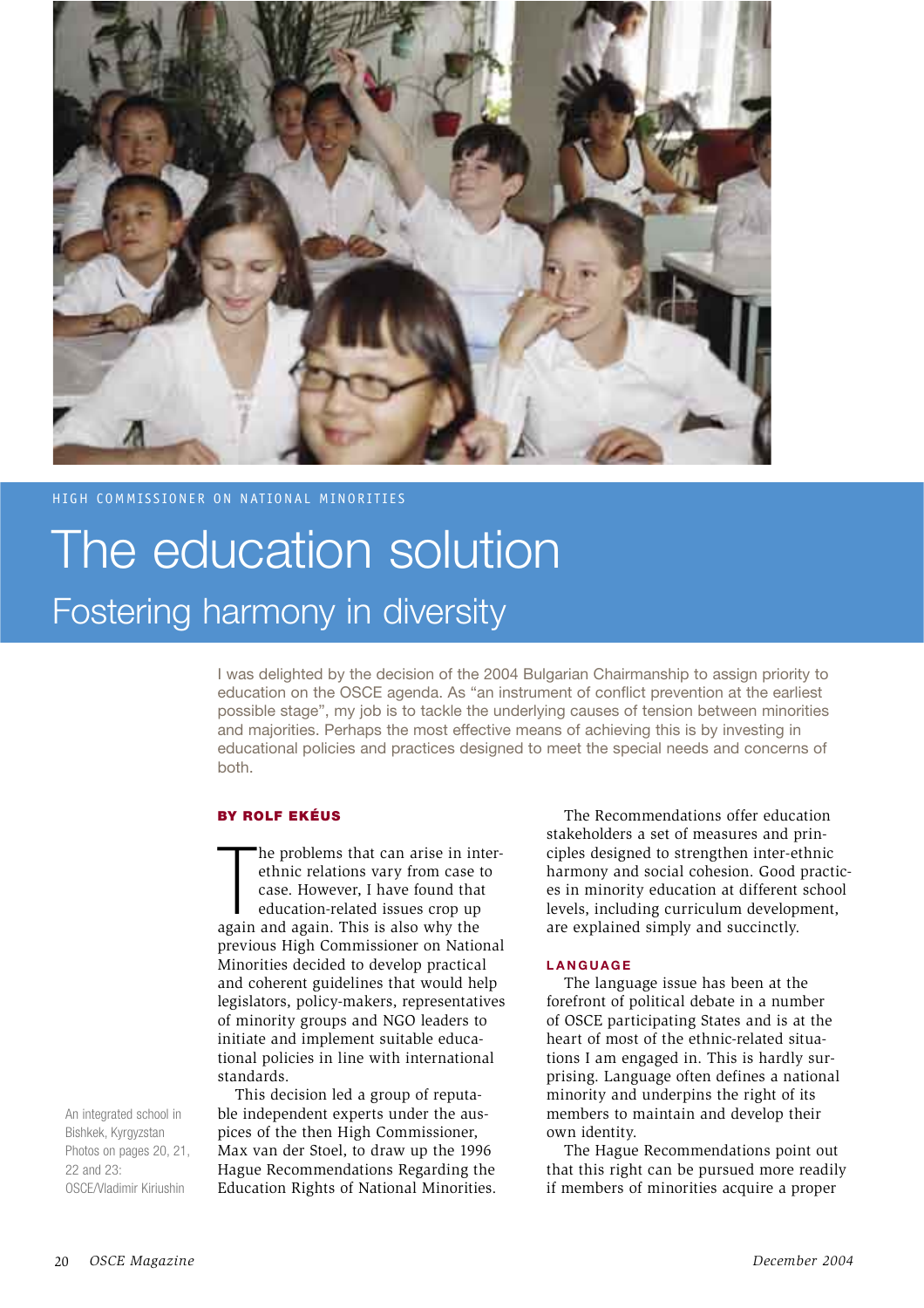knowledge of their mother tongue during the educational process, starting in early childhood. At the same time, they have a responsibility to become integrated into the fabric of national life, for example, by learning the State language.

A typical destabilizing situation may arise when authorities seek to spread the use of the State language as a tool to enhance nationhood and when a powerful minority, compelled to accept the linguistic dominance of the majority, perceives it as an attempt to downgrade the group's language.

Badly thought-out reforms in language education can have a negative domino effect on ethnic communities, and, as a result, on the country as a whole. If students from a national minority are unable to gain admission to institutions of higher learning, the group's pool of qualified labour shrinks and its ability to compete in the labour market is reduced.

Time and time again, analysts warn that joblessness and aimlessness among the young in marginalized societies create a fertile ground for hatred, intolerance and radical ideologies. And the lack of qualified



people reduces the group's opportunities to take part in the State's political, as well as economic, life.

One very practical and effective way to ensure that the needed linguistic skills of minorities are properly honed is through multilingual education — teaching part of the curriculum in a second or third language.

"The South East European University has met, indeed exceeded, its stated aims of contributing significantly to the solution of the problem of higher education in the Albanian language, providing a carefully chosen range of teaching programmes in a broad international and European perspective and ensuring a multicultural approach to teaching. The University has already shown national and regional leadership in its design of curricula, adoption of small group teaching and active learning modes, and in the rapid creation of an attractive greenfield campus with highly functional teaching spaces appropriate to its preferred modes of teaching and learning."

Report of an OECD review, "Improving access and opportunity: Higher education in transition in the former Yugoslav Republic of Macedonia", 2004

South East European University. An internationally acclaimed initiative of the High Commissioner on National Minorities, the South East European University (SEE U) in Tetovo, has only just celebrated its third anniversary in late 2004, but it has already made a name for itself as a leader in the development of modern higher education in the Balkans.

The University's high academic standards are not its only drawing power. It is also a showcase for inter-ethnic integration and co-operation. It is committed to Albanian language and culture, but almost 25 per cent of the student population are non-Albanians. It has adopted a European and international orientation, with courses conducted in Albanian, Macedonian and English.

In 2000-2001, High Commissioner van der Stoel was at the forefront of the international effort to raise funds for the multilingual academic institution. Today, it is fully autonomous, with both the first and the current High Commissioners on the University's Board.

In 2005, the first freshmen who were admitted to the University in October 2001 will obtain their bachelor's degrees, thus realizing the concept behind its creation  $-$  to address the shortage of Macedonian-Albanian graduates in the country's universities.

The early impact of the SEE University has been impressive: The overall percentage of Albanians in the country's university student population has grown from an estimated 5 per cent to more than 12 per cent, with a current enrolment of more than 5,000 students.



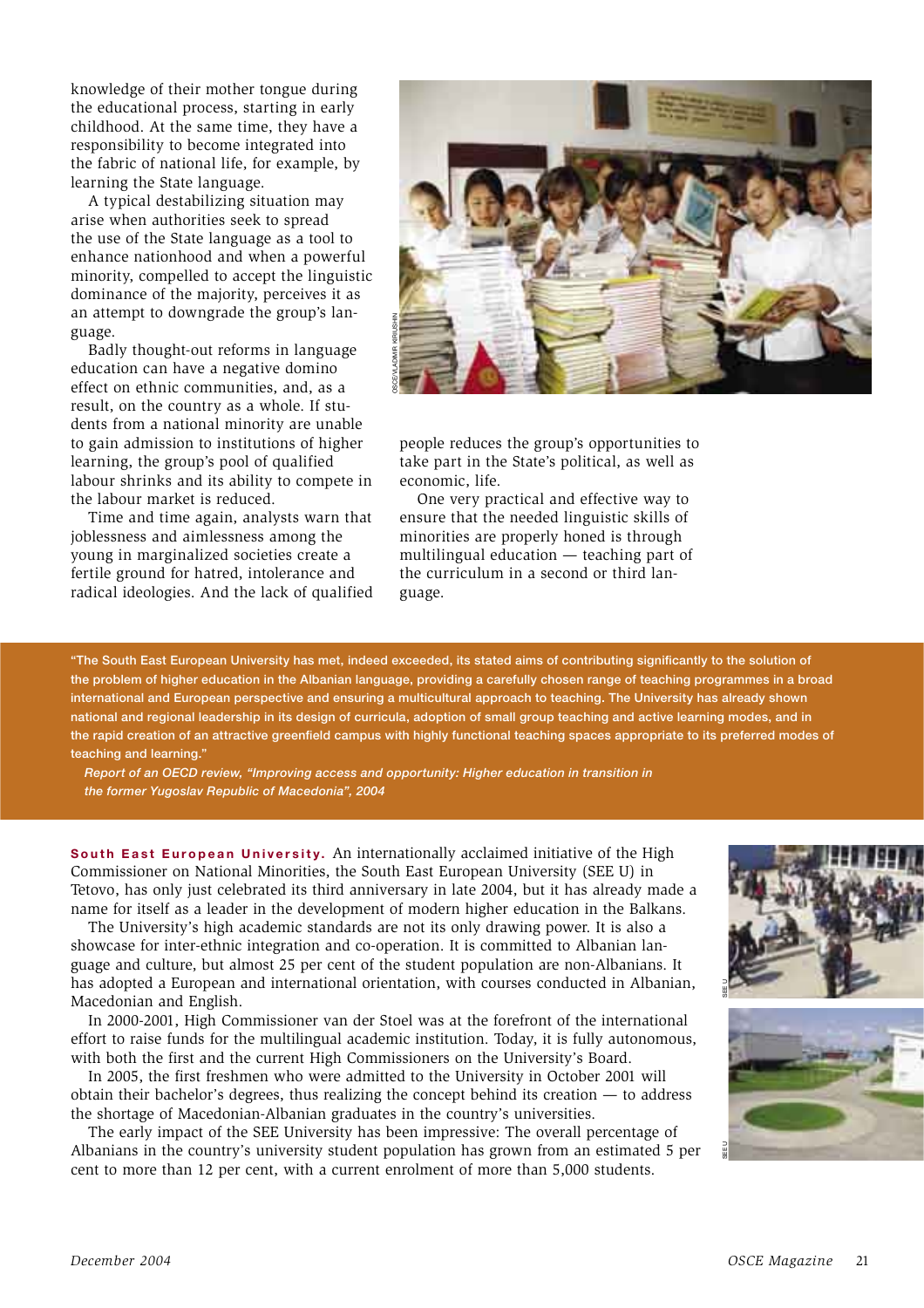Transition Year Programme. The High Commissioner on National Minorities introduced the Transition Year Programme in the former Yugoslav Republic of Macedonia (fYROM) in 1997 with the support of the Government of the Netherlands.

The Programme's aim is to boost ethnic Albanians' chances of admission into the state universities in Skopje and Bitola. Saturday classes in the Macedonian language, which are conducted by teams of Albanian and Macedonian instructors, have been growing in popularity. In the spring of 2003, more than 80 per cent of the 1,200 students who enrolled in the lessons passed the university entrance examinations.

A group of project participants also produced a handbook for teaching Macedonian to non-Macedonian speakers.

"The Transition Year Programme provides the ethnic Albanian community with a fantastic opportunity to enjoy the right to education. The quality of applicants to state universities has improved considerably, especially in mathematics, biology, medicine and the natural sciences. The Programme also brings together Albanian and Macedonian teachers and students in partnership, making its impact felt far beyond the education sector."

Bajram Pollozhani **Project Director, Transition Year** Programme



#### **PARTICIPATION**

Policies to meet the needs of national minorities are likely to be more relevant and acceptable if minority members are involved in the decision-making process. Inclusion in decision-making sends an important signal of the majority's openness for dialogue and accommodation of minority interests. Frequently, however, ethnic communities are not adequately represented in public bodies and institutions precisely because of the shortage of educated minority members.

Kyrgyzstan has reason to be proud of its Working Group on Integration through Education as a model of minority involvement in decision-making. Created by President Askar Akaev in 2003 at my recommendation, it reflects the rich tapestry of Kyrgyz society.

Fact-finding trips all across Kyrgyzstan enabled members to talk to local authorities and to representatives of national minority communities, NGOs, teachers and parents. The Working Group gathered and analysed views on promoting tolerance and understanding among ethnic groups through curriculum development, language teaching, teacher training, multilingual education and special teaching aids.

Drawing on international norms and best practices, the Working Group issued a report with ambitious but practical recommendations aimed at fostering social integration and equality. President Akaev has said that the report would "open" up a new phase in the ethnic policy of Kyrgyzstan".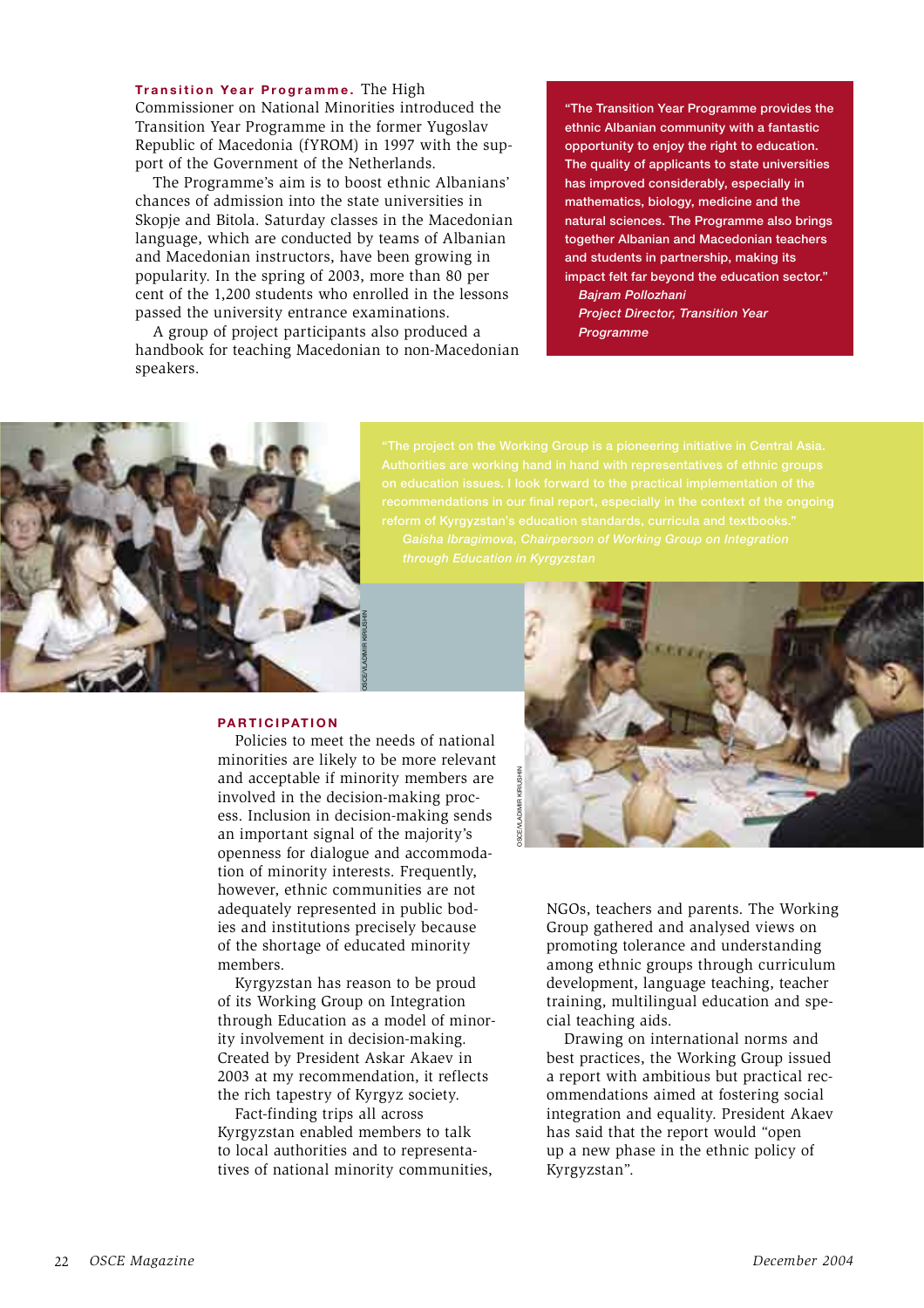#### **TEXTBOOKS AND CURRICULUM**

The teaching of languages is a central element in multicultural education, but it is not the be-all and the end-all. I have always insisted on a broader, more comprehensive approach  $-$  one that ensures that the curriculum covers the history. culture and traditions of both the national majority and the State's main ethnic communities.

Textbooks that ignore diversity or worse, present it as a threat to be feared and eliminated, serve to fuel intolerance, xenophobia and ethnic stereotyping — an explosive recipe for conflict and instability within the State.

Commission on textbooks. In southern Serbia, home to a significant Albanian minority, the High Commissioner and a broad cross-section of partners have established a Commission to develop a primary-school textbook on history. The Commission will oversee the development of the curricula for other secondand third-grade subjects in Albanian-language primary schools.

The Commission's first official meeting in February 2004 was hailed as a success by project participants: the Serbian Ministry for Education and Sports, the State Union Ministry for Human and Minority Rights in Serbia, and the Albanian community, including history teachers.

At a follow-up meeting in Belgrade in June 2004, the Commission agreed that, in ethnic Albanian primary schools in southern Serbia, 30 per cent of the Serbian history curriculum would be devoted to the history of Albanians, and the rest of the Albanian curriculum would be in line with the Serbian curriculum.



This little girl in southern Serbia will benefit from improved textbooks. Photo: OSCE Mission in Serbia and Montenegro/ Milan Obradovič

that the Ministry is willing to continue the necessary reforms for the benefit of Albanian schools in Serbia." Riza Halimi. Mavor of the southern Serbian municipality of Presevo and

"Since we have not received any training since 1991, we highly appreciate the sessions offered by the OSCE, especially because they follow a completely new approach: practical, participatory, with the pupil at the centre, and complete with excellent teaching aids. Now pupils love coming to our classes!"

Letter from teachers in Moldova to the High Commissioner

## **IN-SERVICE TEACHER TRAINING**

During my visits to OSCE participating States, I never fail to stress the need to equip teachers with the latest teaching methodologies and techniques. In fact, both Government authorities and national minority leaders agree that the quality of teaching holds the key to the fulfilment of their aspirations in education.

The High Commissioner on National Minorities promotes interactive, student-centred methods. Teachers are encouraged to think of training as an opportunity for creativity,

self-discovery and further learning, which stands in stark contrast to traditional methods.

**Teacher-training.** Our project in Moldova has been translating this concept into practice. Nearly all 1,200 teachers of Moldovan as a second language in grades 5 to 9 have undergone training in modern teaching methods. Together with our implementing partner, the participants drafted a manual on teaching the State language.

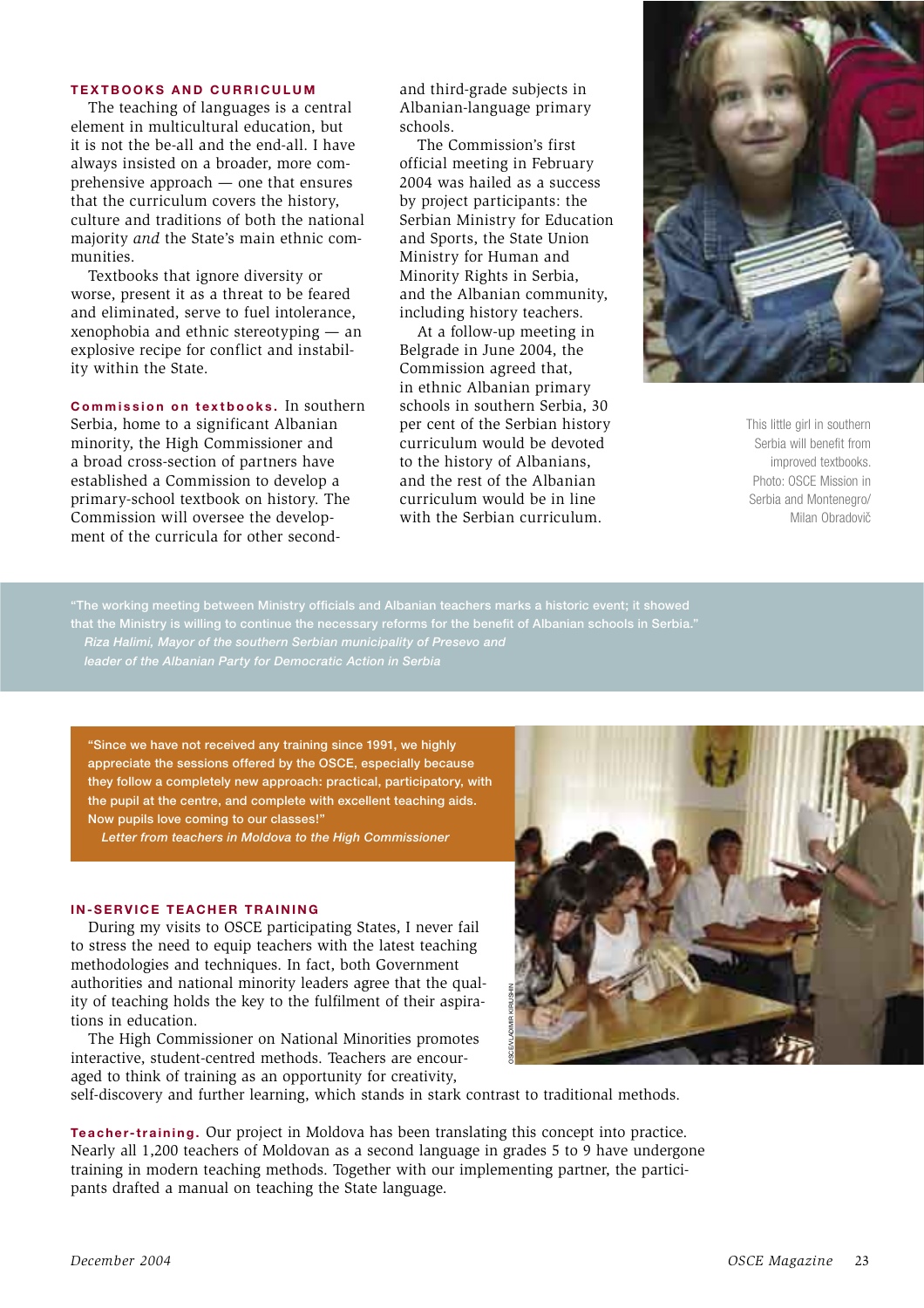"Perhaps the most important conclusion from my activities in conflict prevention is that we should devote more attention to the root causes of ethnic tensions. Conflicts between different groups are often the results of difficulties which, in essence, are not of an inter-ethnic nature. Relatively minor problems can, if not tackled, develop into major sources of tension."

Max van der Stoel **OSCE's first High Commissioner on** National Minorities, 1993-2001



## **LOOKING AHFAD**

Just recently, the OSCE Secretariat's Conflict Prevention Centre announced the results of a survey of all the education-related activities that the Organization's field operations, institutions and the Secretariat have implemented in the past five years. I take this as a signal that the OSCE's focus on education as an integral component of long-term security is not merely a passing fancy.

As High Commissioner on National Minorities, I am excited about the possibilities that education holds for the future. I intend to follow developments in this dynamic field closely, including the new ideas and concepts that are figuring in the public debate in many participating States. I will continue to expand and develop the work I am doing in education together with groups, communities and governments for the benefit of inter-ethnic relations throughout the OSCE region.

A little boy in an integrated school in Bishkek sings the national anthem to herald the new academic year.

"The Lund, Oslo and Hague Recommendations that have been drawn up under the auspices of the OSCE High Commissioner on National Minorities are providing our country with guidance in drafting new federal laws that aim to ensure the rights and freedoms of Russia's citizens. I am referring to new laws that serve as the legal basis for promoting and developing the languages, education, art and culture of the peoples of the Russian Federation. National



Rolf Ekéus of Sweden has been serving as the OSCE's High Commissioner on National Minorities since July 2001. He has had a long and distinguished diplomatic career, with foreign postings in Bonn, Nairobi, Washington, D.C., New York and The Haque. He was Sweden's Ambassador to the United States from 1997 to 2000. Ambassador Ekéus was active in the Conference on Security and Co-operation in Europe (CSCE) during the post-Communist transition years, heading the Swedish delegation to the CSCE (1988-1992) and playing a key role in drafting the Charter of Paris for a New Europe (1990). Arms control and disarmament have been recurrent themes in Ambassador Ekéus' career. He is best known for his work as Executive Chairman of the United Nations Special Commission on Iraq (UNSCOM), during which he led the weapons inspectors (1991-1997). He also serves as Chairman of the Governing Board of the Stockholm International Peace **Research Institute**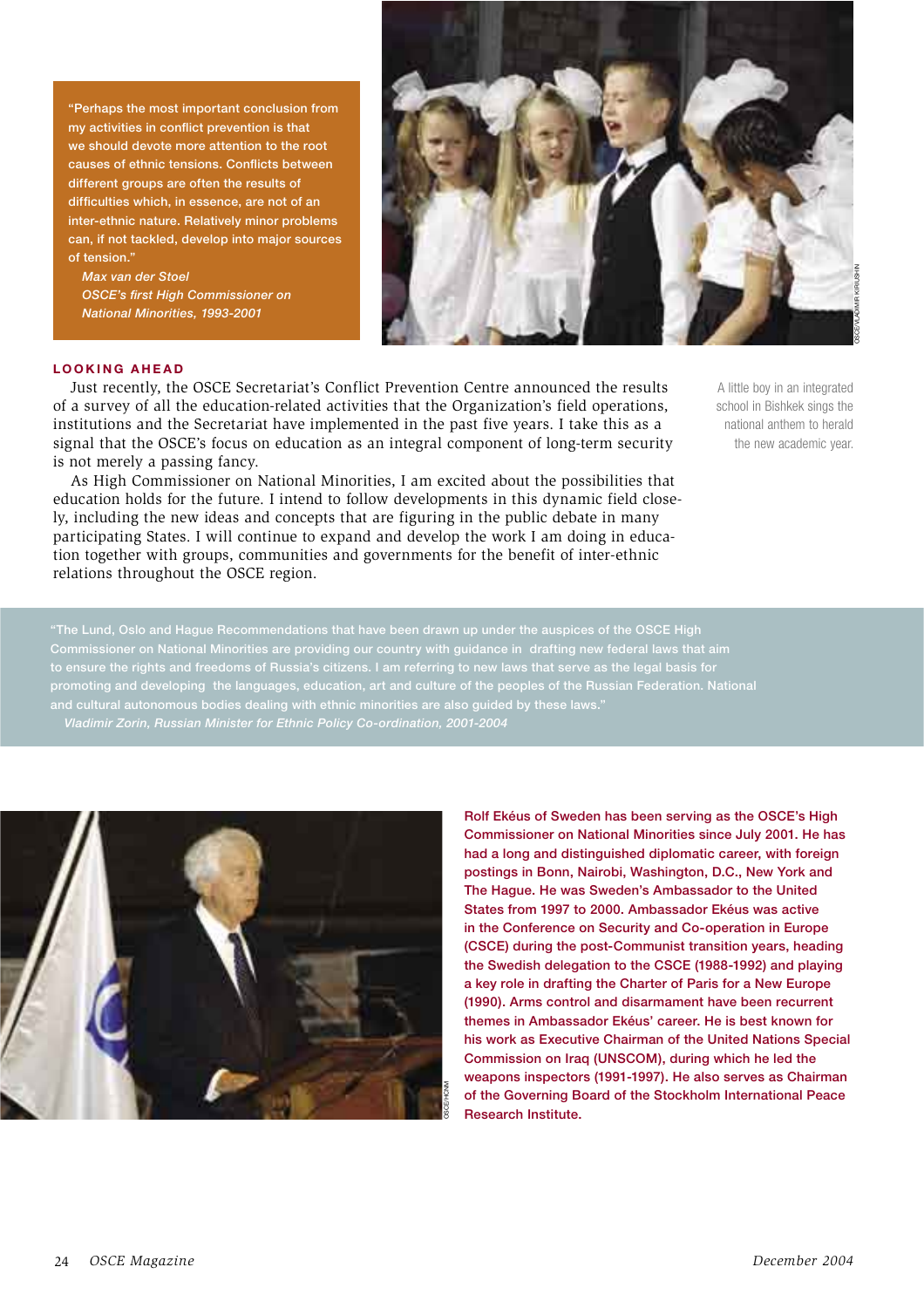

HIGH COMMISSIONER ON NATIONAL MINORITIES

## Integrating ethnic Uzbeks into Kazakhstan's universities

## Multilingual education matters

South Kazakhstan is home to a substantial ethnic Uzbek population – some 350,000, according to 1999 estimates, or about 17 per cent of total inhabitants in the oblast. Every year, 80 Uzbek-language schools turn out about 6,000 high school graduates who face a challenge in their quest for further learning. In partnership with the South Kazakhstan Regional Department of Education, the local NGO, Dialog, and the Government of Norway, the OSCE High Commissioner on National Minorities may well be on the right track towards an effective solution based on a sound premise: Being multilingual is a valuable asset that can serve as the integrating factor among Kazakhstan's ethnically diverse groups.

## **BY IGOR SAVIN**

alikha Sotiboldiyeva is in her final year in an Uzbek-language high school in Sairam, a village in South Kazakhstan. She is a typical 16-year old girl in many ways. Movies, teen-magazines, make-up and music are part and parcel of her daily life. However, when asked about the future, her serious and reflective side takes over.

"My parents taught me to always give a helping hand to people in need," Malikha says with passion and conviction. "This value has been deeply ingrained in me and in our community. This is why I have made up my mind to become a doctor. It is the most noble profession in the world. And chemistry and biology are such exciting subjects!"

An Uzbek-language school in Shymkent. South Kazakhstan Photo: OSCE/Igor Savin

Before the break-up of the Soviet Union. most students in Malikha's situation would go on to continue their studies in a university or vocational college in nearby Uzbekistan. After all, its capital, Tashkent, is only about 100 kilometres away.



In the past few years, however, South Kazakhstan's Uzbek community has been seeing higher-education opportunities for its young people begin to shrink. For one thing, sending children to universities in Uzbekistan was placing a heavy financial burden on families.

Another complicating factor was that while Uzbekistan adopted the Latin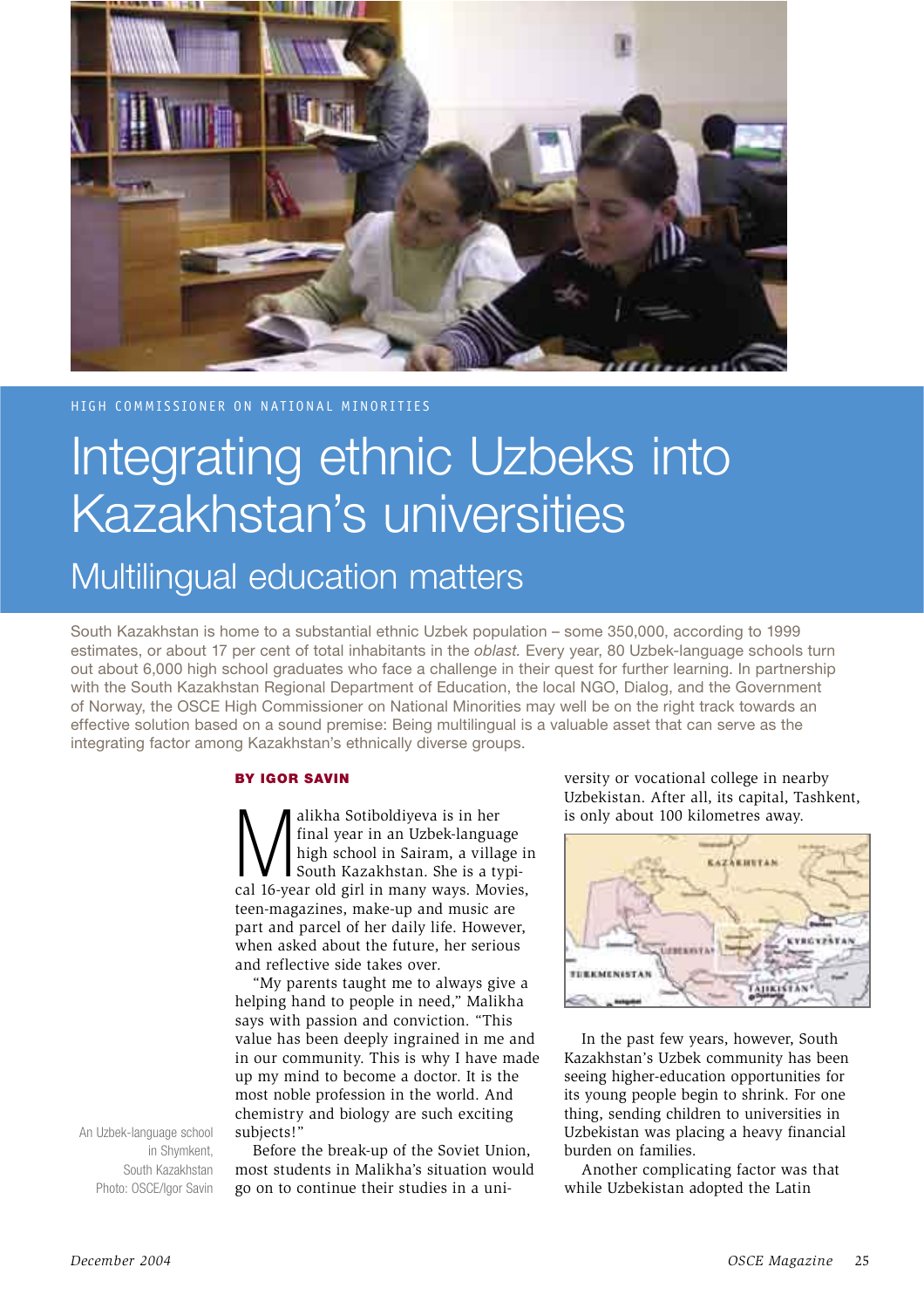

Malikha Sotiboldiyeva epitomizes Kazakhstan's multilingual future. Photo: OSCE/Igor Savin

| Kazakhs            | 7.9 millio |  |
|--------------------|------------|--|
| Russians           | 4.5 millio |  |
| <b>Ilkrainians</b> | 547.000    |  |
| Uzbeks             | 371,000    |  |
| Germans            | 353.400    |  |
| <b>Tatars</b>      | 249.000    |  |
| <b>Uighurs</b>     | 210.000    |  |
| <b>Belarusians</b> | 111.900    |  |
| Koreans            | 99,700     |  |
| Azeri              | 78.300     |  |
|                    |            |  |

**KAZAKHSTAN'S MAIN ETHNIC GROUPS** Total national population: 14.9 million ource: tatistics Agency of the Republic of Kazakhstan, 1999 Census

alphabet in 1994, Uzbek-language schools in Kazakhstan continued using the Cyrillic alphabet in keeping with the country's educational system.

Meanwhile, further studies in Kazakhstan were also becoming inaccessible. Its university entrance examination and the courses themselves - are conducted in Kazakh and Russian, the country's State and official languages. This would pose difficulties for any newcomer who has spent 11 years studying in an Uzbek monolingual school.

Because of this, Uzbek language and literature was just about the only field of study that ethnic Uzbeks could comfortably specialize in if they wished to pursue higher education in Kazakhstan.

To explore a way out of this dilemma, the OSCE High Commissioner on National Minorities launched a scheme offering special Kazakh and Russian language classes in the village of Sairam, where most of the 35,000 residents are Uzbek. Starting with School No. 19 in July 2003, the project has recently expanded to Malikha's school, also in Sairam.

Every day, Malikha and some 200 future university applicants in the two schools study Kazakh and Russian terminology with self-imposed discipline.

"We have a tough schedule," Malikha says. "We have to stay several extra hours after school five days a week. You should see us concentrating and cramming for the university exam! We know that the only way to obtain high test scores is through diligent studying. I'm thankful that my parents are very supportive and do not overwhelm me with household chores and try to spare me from work in the fields."

Teachers leave no stone unturned in making the classes as lively and as stimulating as possible through language games and participatory exercises. In a joint

activity, teachers and students compiled Kazakh-Russian-Uzbek terminology dictionaries in six subjects: biology, geography, history, chemistry, mathematics and physics. These have been made available for the perusal of other Uzbek-language schools in Kazakhstan on the Internet, at www.natminedukz.org.

"We have started using the dictionaries and hope that every student in every Uzbek-language school in Kazakhstan has access to them through the Internet, which is truly

a fantastic means of communica-

tion," says Bakhadyr Nuraliyev, Headmaster of School No. 1, where Malikha is a senior. "We're eager to co-operate with other schools, both in our native Kazakhstan and in other countries of the region."

Funded by Norway, the project has enriched the two schools' library resources with hundreds of books and manuals in Kazakh and Russian. Computer rooms have been refurbished and equipment upgraded to encourage students to use the online dictionaries. The salaries of some 30 teachers and support staff are also drawn from project funds. Teachers will soon be trained in modern language-teaching methods, including interactive techniques. The dictionaries will be expanded to cover more subjects, and efforts to promote their online use will be stepped up.

The results that are emerging look sufficiently promising for the pilot project to serve as a model for other Uzbek-language schools in Kazakhstan, which have a total enrolment of some 80,000 students. What is needed now is to extend the solution to as many of them as possible.

In 2004, every one of the 35 high school graduates who took advantage of the extra classes was admitted to one of Kazakhstan's universities. Biology, medicine, chemistry, mathematics, geology, international trade and customs law, and fire-fighting are just some of the major fields of study that are popular among members of the high school class of 2004.

"I hope that Malikha and her class will be as lucky when it is their turn to take the exams in July 2005," says Headmaster Nuraliyev. "Junior students need to see that the future is unfolding positively for the new graduates; it will give them the confidence to continue their efforts to master Kazakh and Russian. We are very proud of our mother tongue. At the same time, today's realities call for multilingualism. I'm very pleased that we have made a start in meeting this modern-day demand."

Igor Savin is Director of Dialog, the NGO responsible for implementing the multilingual teaching project in Sairam. Dialog monitors inter-ethnic relations, promotes education for tolerance and conducts training in human rights in South Kazakhstan.